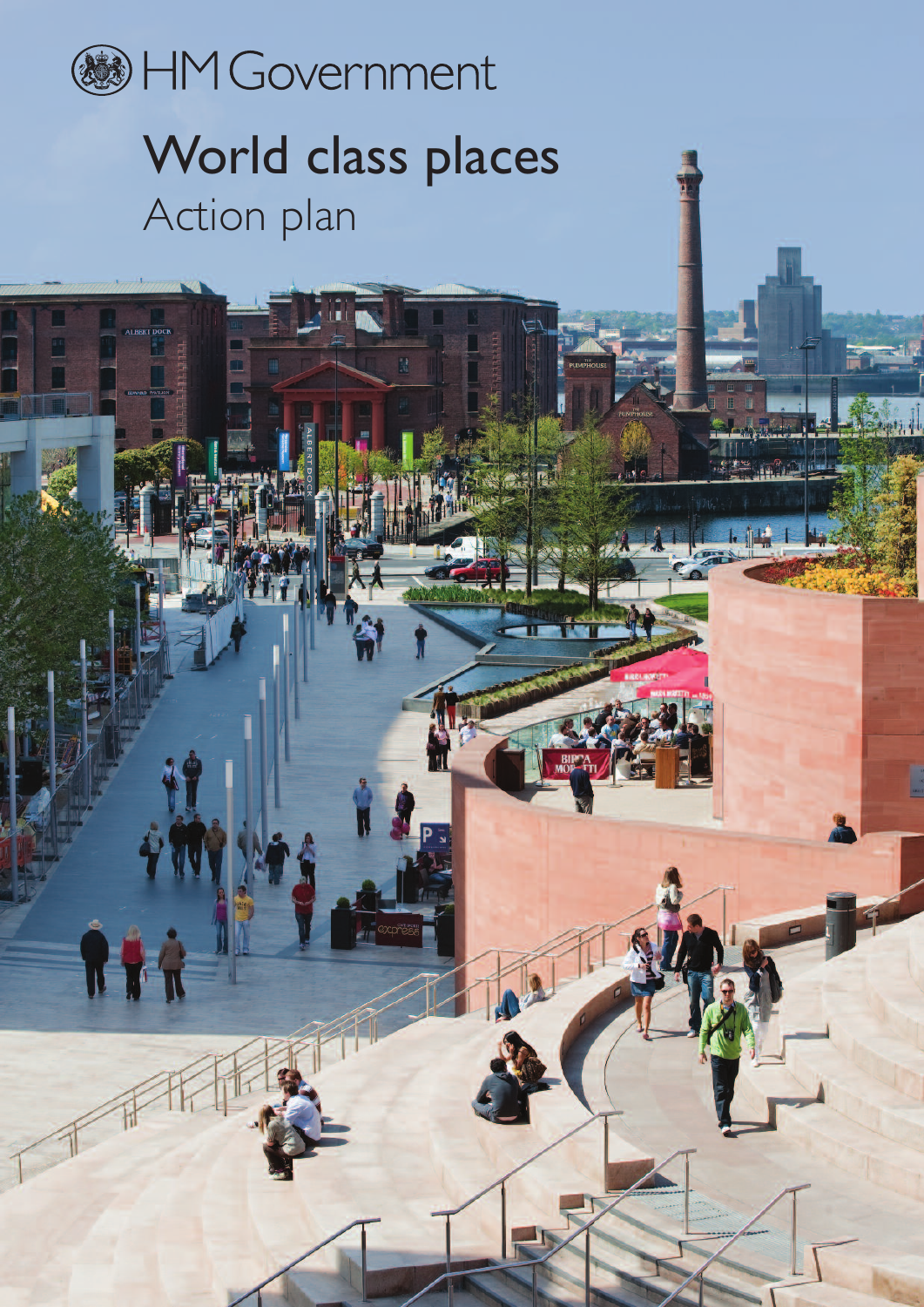© Crown Copyright, 2009

Copyright in the typographical arrangement rests with the Crown.

This publication, excluding logos, may be reproduced free of charge in any format or medium for research, private study or for internal circulation within an organisation. This is subject to it being reproduced accurately and not used in a misleading context. The material must be acknowledged as Crown copyright and the title of the publication specified.

Design: Duffy

Cover image: Liverpool city centre © CABE/David Millington Photography Ltd

ISBN 978-1-84633-026-1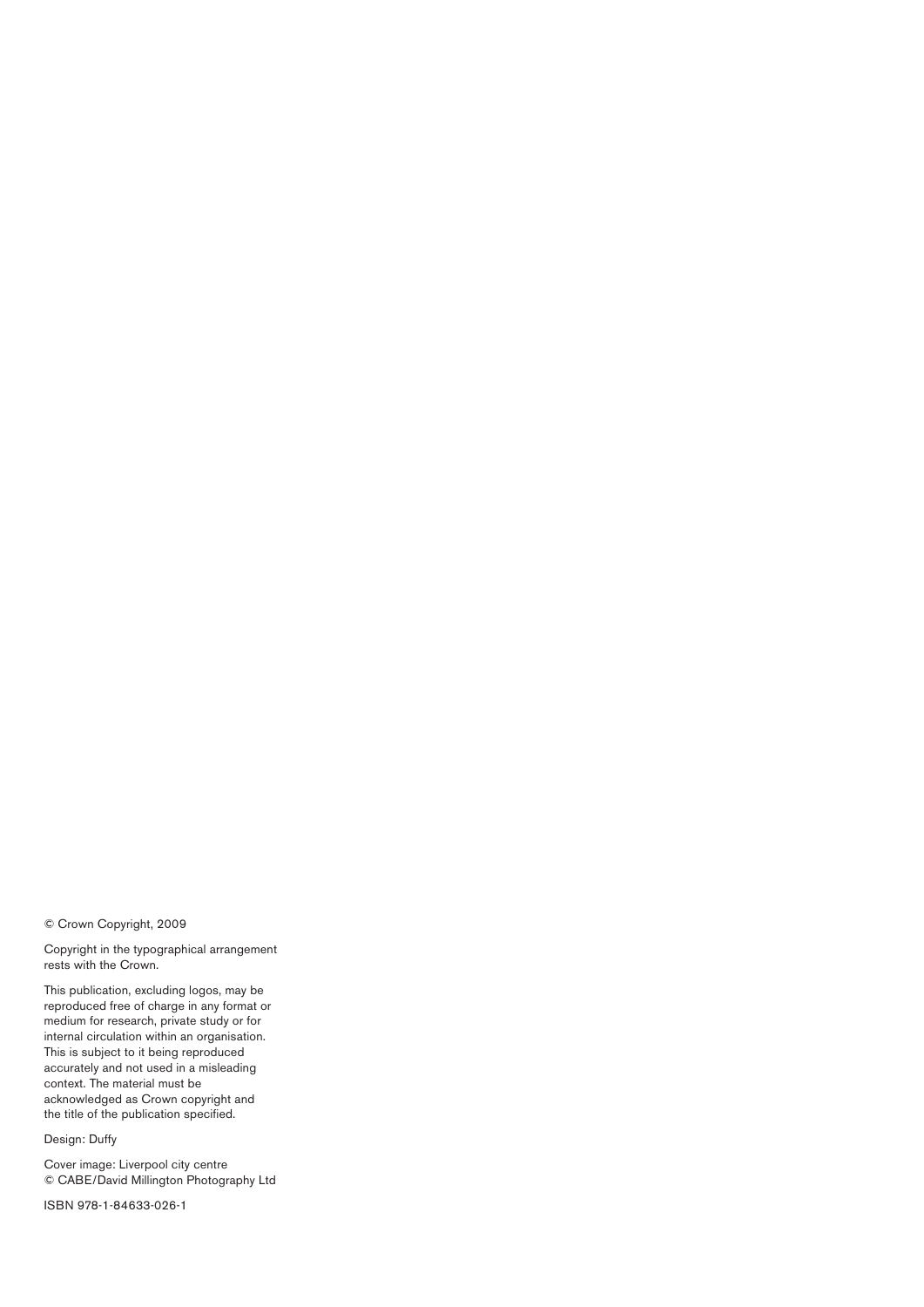## **Contents**

| <b>Foreword</b>                                                                                                                                                                                         | 2  |
|---------------------------------------------------------------------------------------------------------------------------------------------------------------------------------------------------------|----|
| Introduction                                                                                                                                                                                            | 3  |
| <b>Action plan for delivery</b>                                                                                                                                                                         |    |
| <b>Strategic objective 1</b><br>Strengthen leadership on quality of place<br>at the national and regional level                                                                                         | 4  |
| <b>Strategic objective 2</b><br>Encourage local civic leaders and local<br>government to prioritise quality of place                                                                                    | 6  |
| <b>Strategic objective 3</b><br>Ensure relevant government policy, guidance<br>and standards consistently promote quality<br>of place and are user-friendly                                             | 10 |
| <b>Strategic objective 4</b><br>Put the public and community at the centre<br>of place-shaping                                                                                                          | 12 |
| <b>Strategic objective 5</b><br>Ensure all development for which central<br>government is directly responsible is built to<br>high design and sustainability standards and<br>promotes quality of place | 15 |
| <b>Strategic objective 6</b><br>Encourage higher standards of market-led<br>development                                                                                                                 | 18 |
| <b>Strategic objective 7</b><br>Strengthen quality of place skills, knowledge<br>and capacity                                                                                                           | 20 |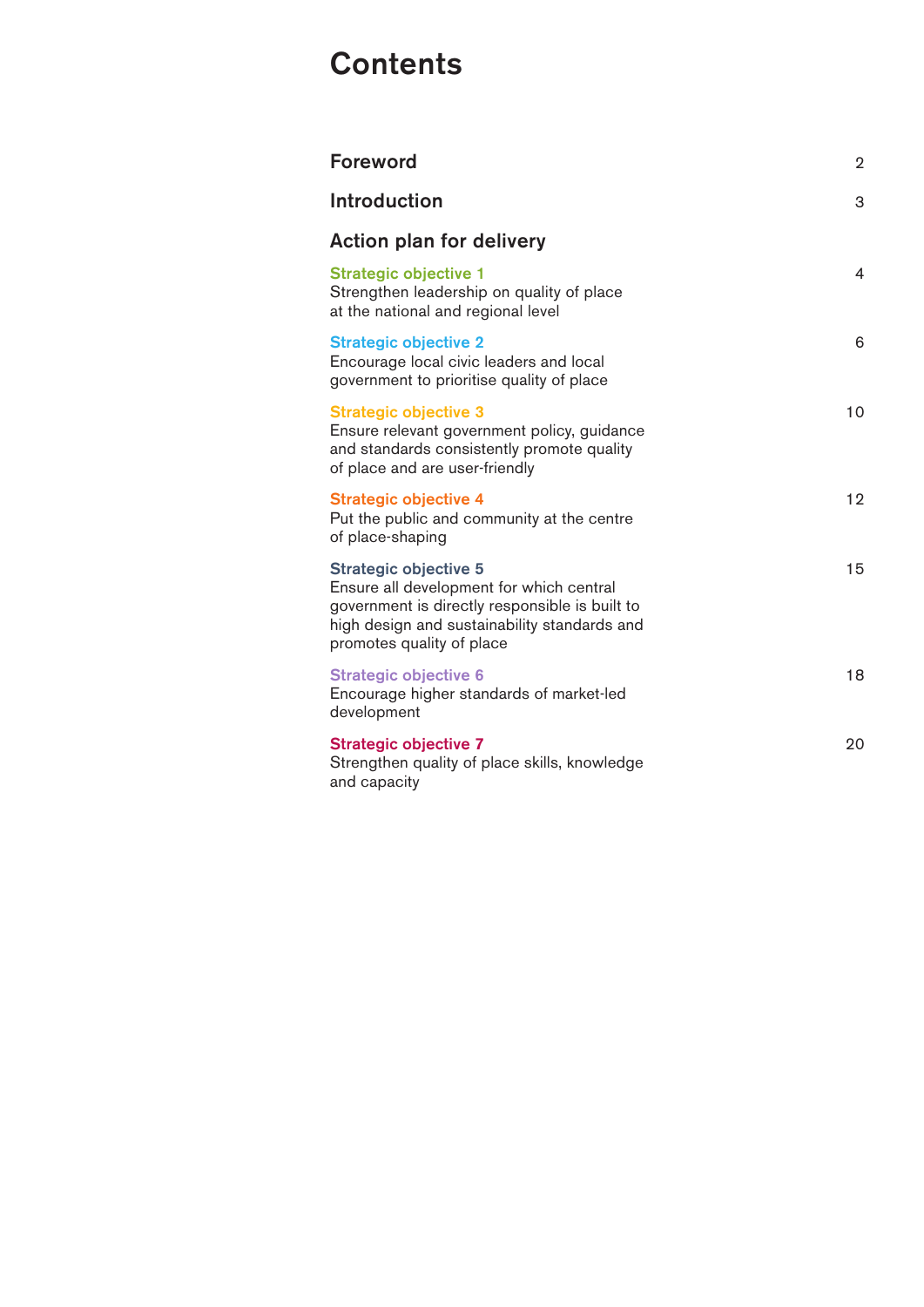## **Foreword**



Ben Bradshaw MP Ian Austin MP



Quality of place matters. It matters to us as Government, our partners who are vital to delivering it and to the communities it affects. That is why we published *World Class Places* in May this year.

Six months on, the challenges of the recession remain, but the agenda is still very clear – we must not sacrifice quality. To do so would be a false economy as all you end up with is places that attract crime, deter investment and harm the environment. Places that people don't like, or where they don't feel safe, soon become underused and under-loved, and end up crying out for redevelopment. Ultimately this leads to more costs to put these places right, which we simply cannot afford to do.

We know it is possible to achieve good design or quality places, even in these challenging times, as evidenced by the high quality schemes that have been celebrated and recognised with awards over the last few months. That success however depends on strong vision and leadership. Also vital is investment of thought, time and expertise at the design stage through good partnership working between the local authority, developer, urban designer, architects and the community so that ultimately we create places that work for everybody.

This action plan cements the Government's commitment to working with and supporting the industry to encourage this approach to delivering quality places. It builds on *World Class Places* by showing how Government will support local authorities, regional bodies, developers and other partners to strengthen local leadership on quality of place, raise the skills and capacity needed to deliver and help put the public at the centre of place making.

A collaborative effort is what is needed to achieve all of this. This means us as Government and you, our partners, working together to deliver high quality places that stay well loved and well used for generations.

**Ben Bradshaw MP Ian Austin MP** Media and Sport **of State for Communities and** 

Secretary of State for Culture, Parliamentary Under Secretary Local Government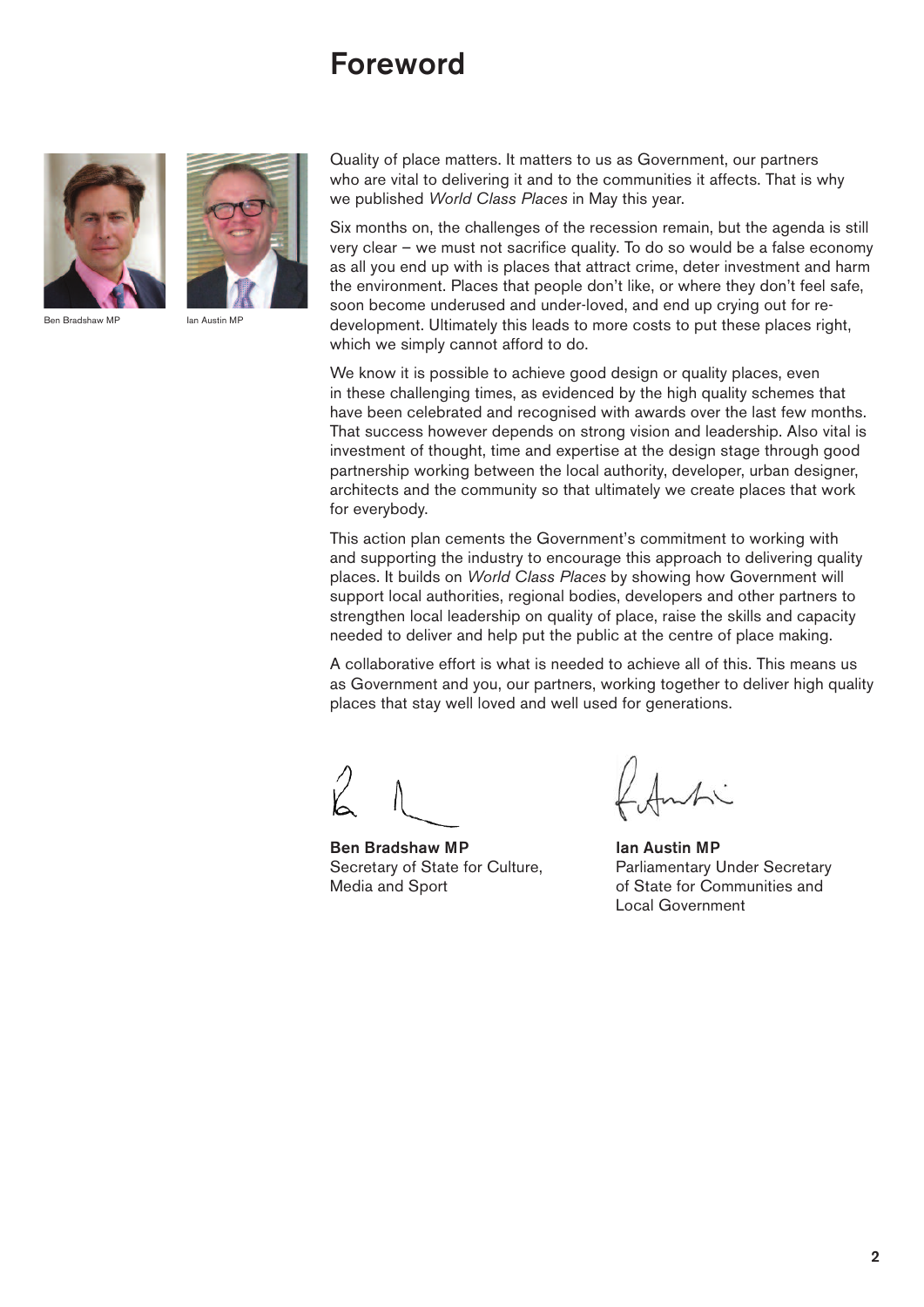## **Introduction**

**This action plan builds on** *World Class Places***, setting out clear next steps on how the Government intends to work with its partners in the industry to deliver the ambitions set out in the strategy**

*World Class Places*, published on 12 May 2009, set out the Government's strategy for improving the quality of the built environment, recognising the economic, social and environmental benefits that this can bring.

This action plan builds on *World Class Places*, setting out clear next steps on how the Government intends to work with its partners in the industry to deliver the ambitions set out in the strategy. It recognises that a far greater impact can be made if all players collaborate closely, sharing skills, expertise and resources to deliver as efficiently and effectively as possible.

Key highlights include:

Strengthening the role of Ministerial Design Champions so that quality of place is embedded as a priority across the whole of Government

Ensuring that policy and standards on quality are consistent and easy to understand through revising and refreshing existing planning policy on green space and heritage, and developing new quality standards for the homes to be delivered by the Homes and Communities Agency (HCA)

Assisting local leaders to understand and prioritise quality of place through a package of training programmes and through the HCA's 'Single Conversation' in the regions

Helping local authorities set clear quality of place ambitions in local development frameworks through a comprehensive training programme

Making it easier for local authorities to measure and assess quality of place in their area by taking a fresh look at how quality of place can best be reflected in the National Indicator set

Supporting local authorities to deliver quality of place by using the 'Total Place' initiative to test ways in which efficiencies can be made to meet their full range of objectives, including delivering quality of place, within their existing resources

Empowering people to have greater influence over the quality of local areas by enabling community groups to take ownership of assets such as parks and open spaces through, for example, the 'Advancing Assets' and 'Community Builders' programmes

Making it easier for the private sector to justify investment in quality by identifying its clear economic benefits and learning from best practice examples of high quality schemes.

We believe that, taken together, the steps set out in this action plan will help to make a real difference to the quality of the places we all live in and we hope that you, our partners, will work with us to make this ambition a reality.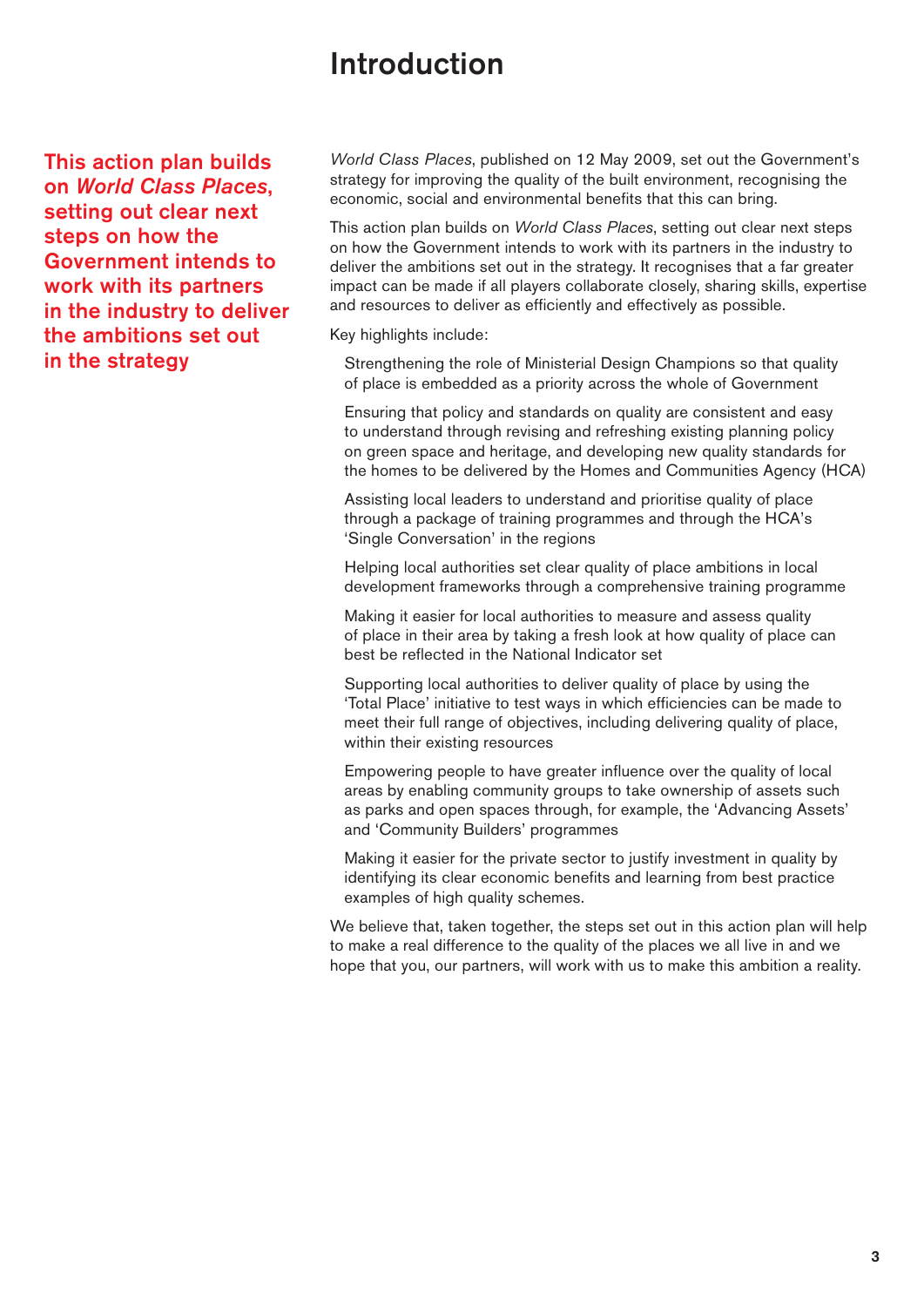## **Action plan for delivery**

## **Strategic objective 1**

Improving quality of place is a cross-

Strengthen leadership on quality of place at the national and regional level

#### **1.1**

#### **Rationale**

**Bolstering the role of ministerial design champions**

Lead DCMS/CABE

## **1.2**

**Embedding quality of place objectives and targets in departmental strategic objectives**

Lead Government and Ministerial **Design Champions** 

#### government issue and it is important that this is recognised at the highest level in all relevant organisations. So the Department for Culture, Media and Sport (DCMS), with CABE, will lead on strengthening the role of Ministerial Design Champions. The aim will be that every key Department will have a designated Ministerial Design Champion, with the Secretary of State for Culture Media and Sport acting as the cabinet-level cross-government design champion. Their role will include both supporting and challenging their own departments and agencies to be good clients and promoting publicly the benefits of good design and quality of place. The responsibilities of Ministerial Design Champions will be recognised in their wider ministerial remit and they will have the resources and support from within their departments that they need to play their role effectively and meet their commitments. CABE will support Ministerial Design Champions, and their officials, through training, case study visits and opportunities to showcase their departments' work.

#### **Rationale**

While all departments have a role to play in improving quality of place, some departments have an especially important contribution to make, either because they have lead placeshaping responsibilities (for example, CLG and DCMS) or because their activity can have a major influence on quality of place – generally through their ownership, control or influence over public buildings and land. Departmental strategic objectives (DSOs) provide a means of ensuring that these departments recognise quality of place as a major responsibility and make a positive contribution to it. The Government will consider whether and how DSOs can be revised to include explicit design and broader quality of place objectives at the next suitable opportunity.

#### **Next steps to deliver action**

To strengthen leadership and prioritise action on quality of place within central Government, Government will bolster the role of Ministerial Design Champions by:

Agreeing with Ministerial Design Champions their departmental remit in delivering quality of place and approach towards addressing opportunities and challenges. This will be led by DCMS's Secretary of State as Government Design Champion

Ensuring Ministerial Design Champions are provided with support to enable them to provide strategic direction on quality of place and creating opportunities for sharing best practice and showcasing their departments' work.

#### From Autumn 2009

#### **Next steps to deliver action**

To ensure that quality of place is a priority across Government, Ministerial Design Champions will work together to embed quality of place objectives into their Departmental performance targets. They will:

Identify ways in which policy priorities that have the potential to improve design and quality of place can be reflected in future revised DSOs

Roll out revised DSOs across Whitehall Departments where they are deemed to be appropriate and realistic.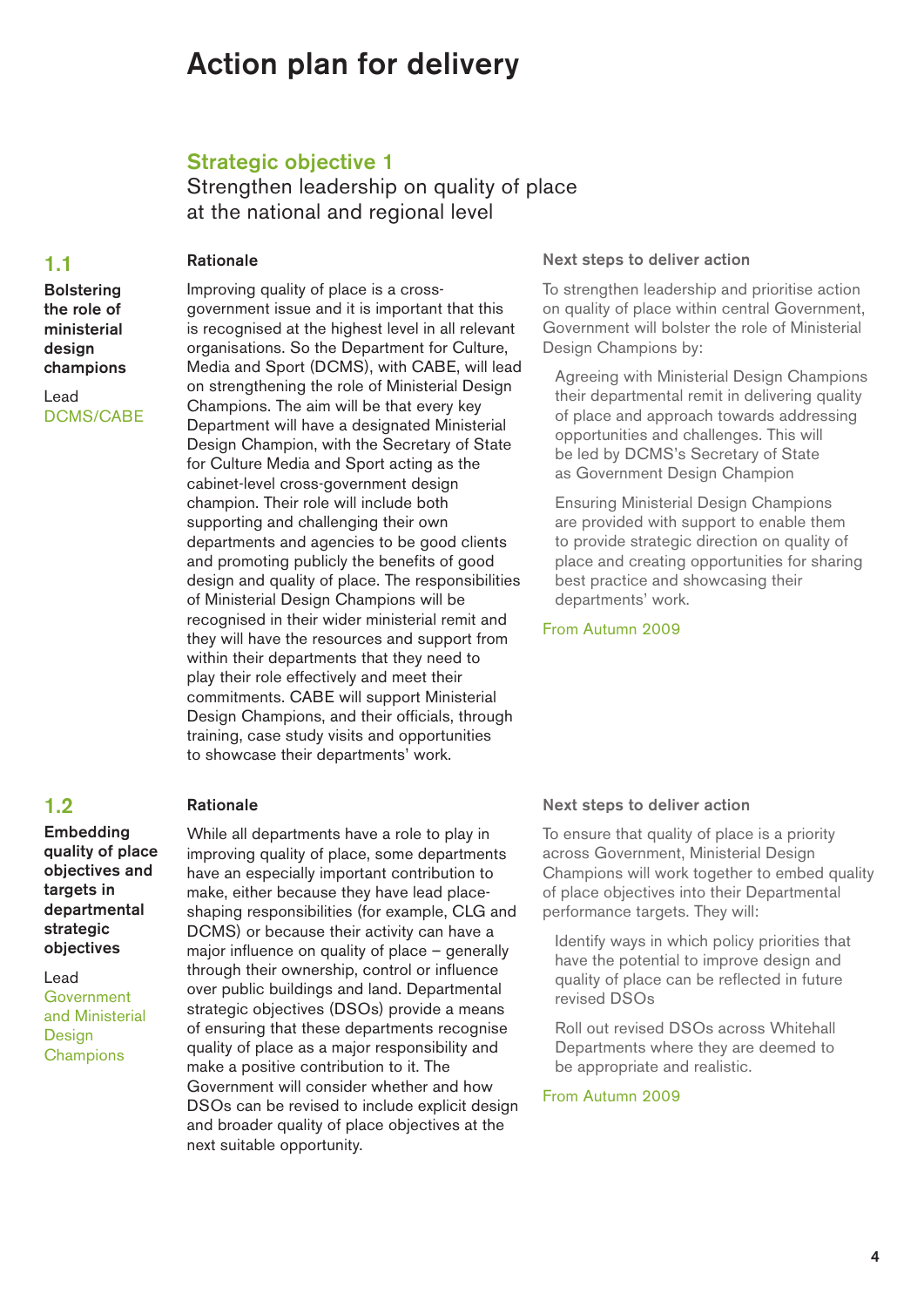#### **Ensuring Regional Development Agencies work to improve quality of place**

Lead CLG and BIS

#### **Rationale**

Regional Development Agencies (RDAs) play a very important role in shaping quality of place. Legislation, currently before Parliament includes provision to give RDAs and Local Authority Leaders' Boards a duty to produce the new single regional strategies and in doing so to have regard to matters of design and sustainability. Should these provisions become law, the Government will ensure that the guidance for RDAs and Leaders' Boards on producing regional strategies will draw attention to the need to have regard to this duty. The guidance will build on current best practice within the RDAs and will encourage them to develop an appropriate performance management regime which reflects the importance of quality of place.

## **1.4**

**Publishing a statement of the Government's vision for the historic environment in England**

Lead DCMS

#### **Rationale**

The Government will publish a statement which sets out the guiding principles of its engagement with the historic environment in England. This statement will outline the many contributions that heritage can make to broader government objectives and confirm our commitment to protecting and promoting the historic environment through current and future policymaking. It will also set out the roles of our partners.

#### **Next steps to deliver action**

The Local Democracy, Economic Development and Construction Act, which received Royal Assent on 12 November 2009, sets out a statutory duty for RDAs and Leaders' Boards to have regard to design and sustainability in producing new regional strategies. In order to ensure that leadership on quality of place is secured at a regional level, the Government will:

Consider the best way to help RDAs and Leaders' Boards comply with this duty. This will include clarifying the broad principles for RDAs and Leaders' Boards to follow to comply with the duties of the Bill (including on design and sustainability) and proactive engagement on how to fulfil the requirements

Ensure that the HCA, through its 'Single Conversation' with local authorities, works with RDAs to promote high quality places including public realm. This will be done in the context of promoting new economic opportunities through investment as set out in the Government's Regeneration Framework.

#### From Autumn 2009

#### **Next steps to deliver action**

The Government will publish its crossdepartmental heritage statement and encourage stakeholders to align their business objectives with this vision through widespread promotion, and by working with English Heritage to identify and share best practice.

#### Publication in Winter 2009/10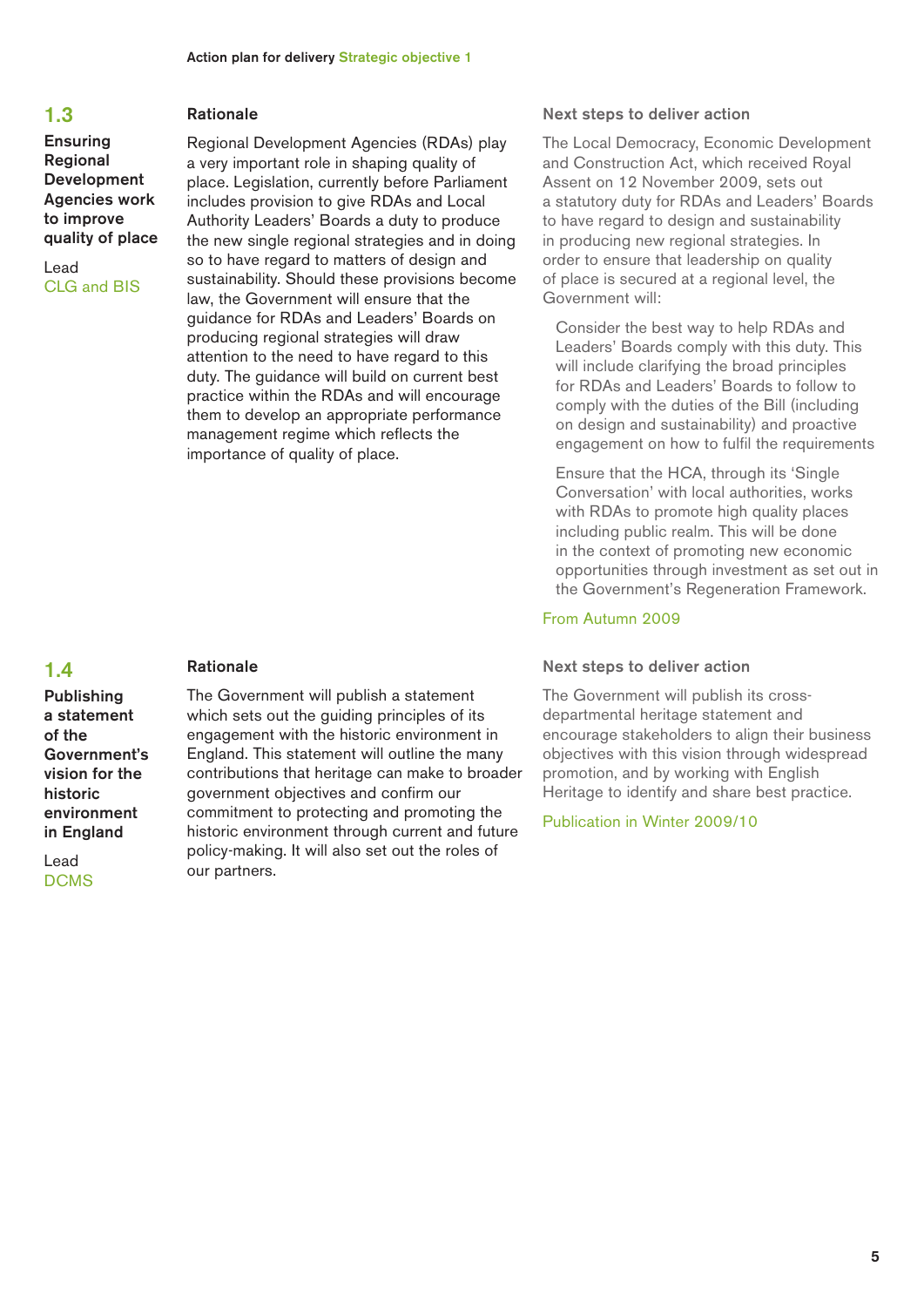## **Strategic objective 2**

Encourage local civic leaders and local government to prioritise quality of place

#### **2.1**

Lead CLG

**Developing better ways of assessing quality of place**

#### **Rationale**

Relations between central and local government have changed radically in recent years. Reducing the number of performance indicators set by central government, from around 1,200 to the current 188, demonstrated Government's commitment to its new relationship with local government.

The set of 188 National Indicators covers the national priority outcomes which local authorities will be responsible for delivering, either alone or in partnership with other public service providers. Targets in Local Area Agreements can only be set against indicators within the National Indicator Set. Good quality of place has an important role in helping local government achieve many of these indicators. There are current National Indicators on housing, planning, transport and the environment that are directly related to aspects of quality of place, alongside citizen perception based indicators that measure attitudes towards the areas in which people live. However, collectively these do not yet reflect all the aspects of quality of place as defined in this strategy.

The Government will work with local government and other bodies including the HCA, CABE and English Heritage to develop options for measuring quality of place as well as options for a new indicator/suite of indicators for inclusion in the National Indicator Set for future spending rounds. This will be done alongside work that is currently underway to develop a more outcome-focused, holistic way of measuring performance of the planning system and as part of the wider Government review of the National Indicator Set.

#### **Next steps to deliver action**

To make it easier for local authorities and leaders to prioritise quality of place, the Government will explore ways to assess it more effectively and consider how quality of place can be better reflected in the current National Indicator set, including:

Identifying ways of amending existing indicators to better reflect quality of place objectives

Considering whether some existing indicators could be dropped and streamlined into a single, more strategic indicator

Reviewing existing metrics that aim to measure quality of place and, if necessary, developing a clearer, more robust metric that is easier to use and is more effective.

Spring/Summer 2010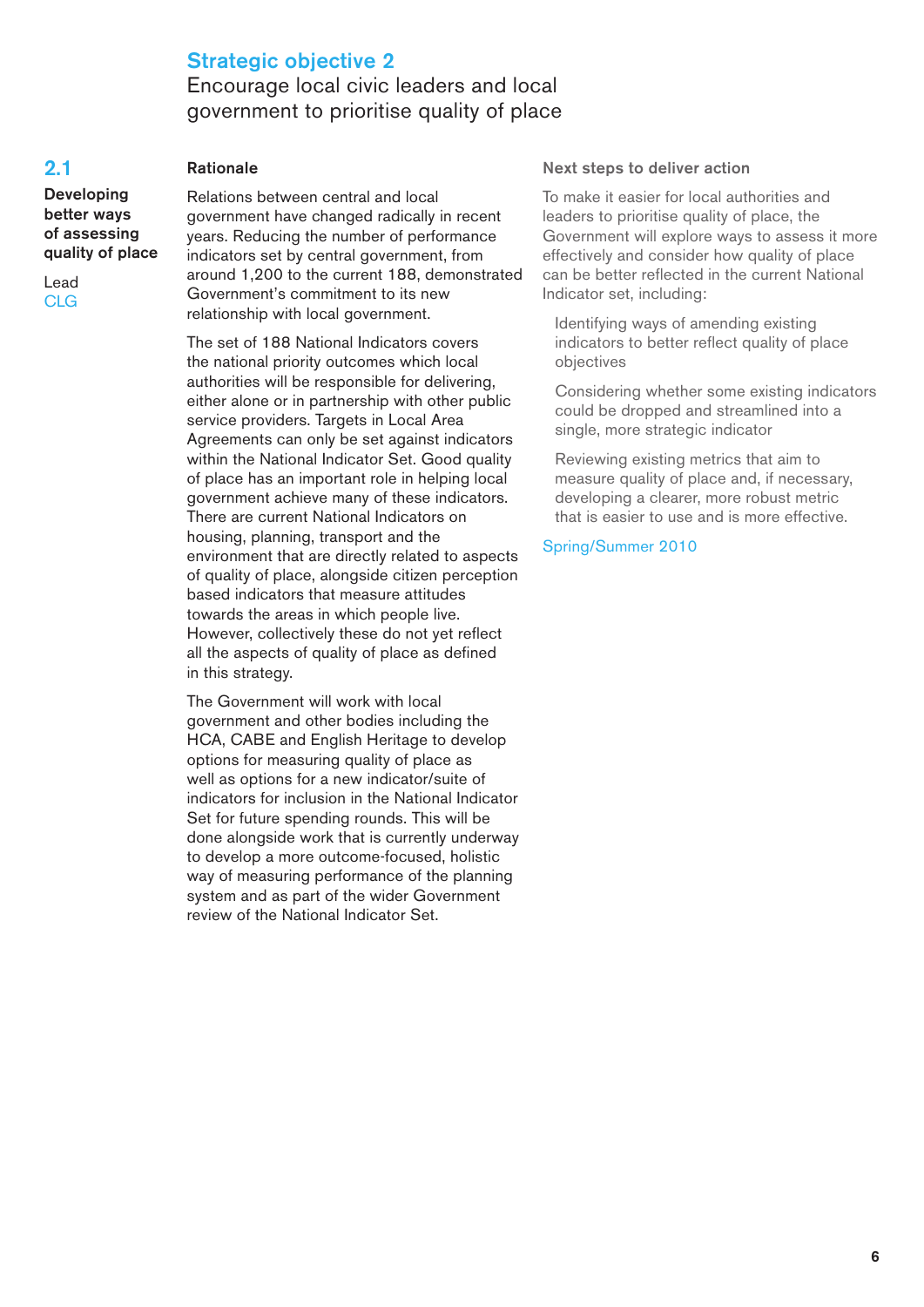**Ensuring that quality of place is reflected in the Comprehensive Area Assessment**

Lead CLG

#### **Rationale**

The new Comprehensive Area Assessment (CAA) for local authorities and their partners will provide a robust independent assessment by the local public service inspectorates of how well local priorities are being delivered. It will include an assessment of performance and prospects for improvement in local areas against Local Area Agreement targets and the wider set of national indicators. CAA will consist of an area assessment that looks at how well local public services are delivering better results for local people and how likely they are to improve in future, and organisational assessments of individual public bodies. The inspectorates' recently published guidance advises those carrying out assessments to consider 'whether an area is a good and desirable place to live, work or visit'. The Government will ensure that the inspectorates understand how quality of place is reflected in the National Indicator Set as it develops.

#### **Next steps to deliver action**

Once any measures have been taken to include quality of place objectives in the indicator set, the Government will:

Explore options with the Local Government Association and the Audit Commission for incorporating quality of place into Comprehensive Area Assessments to ensure that a robust assessment can be carried out

Ensure that any change in indicators to reflect quality of place is incorporated into guidance for inspectorates which carry out the CAA and that the inspectorates understand the changes.

#### From Summer 2010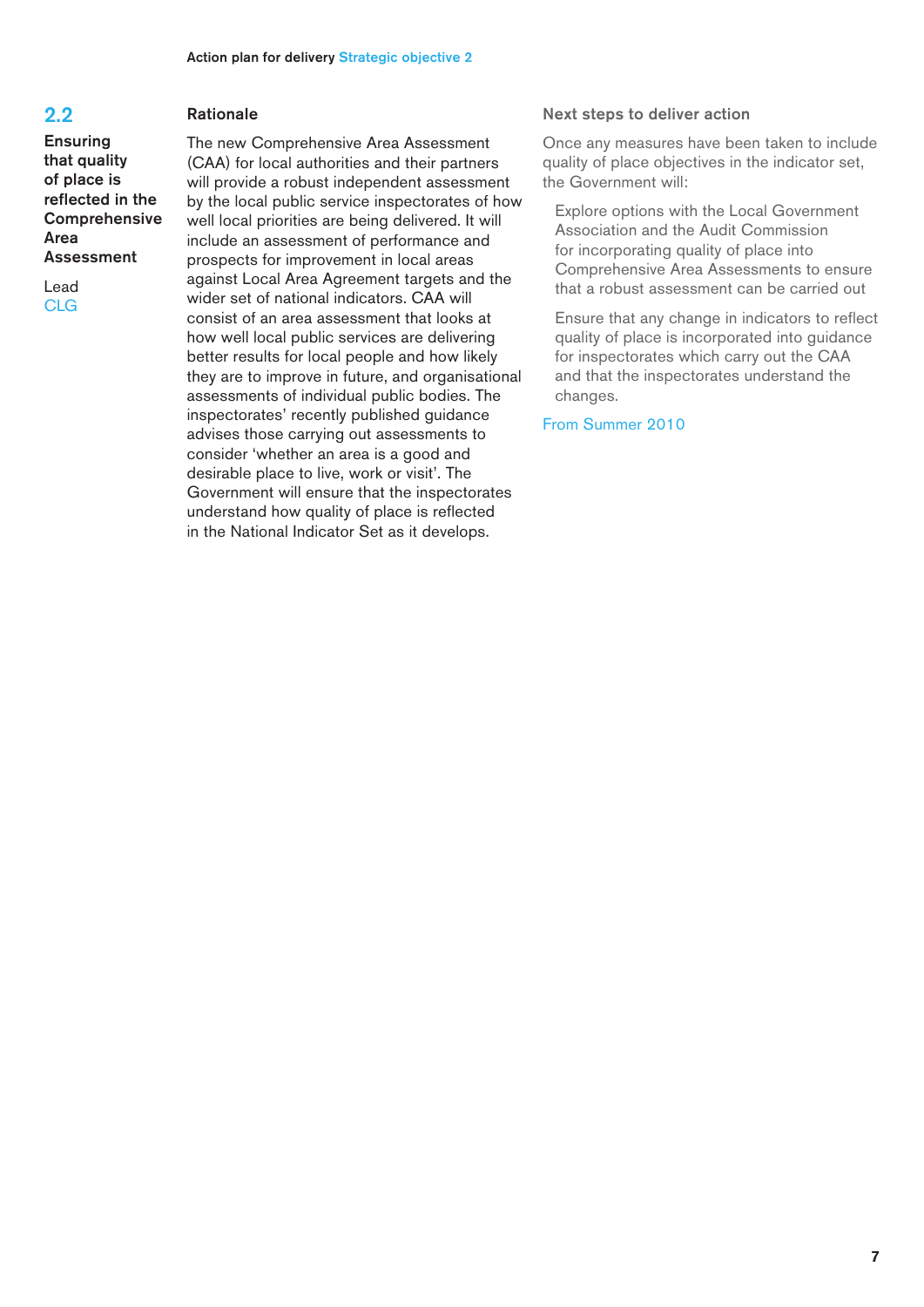#### **Working with local authorities to achieve high quality development**

Lead CLG

#### **Rationale**

Government departments have an interest in supporting local government in promoting quality of place. Government will explore with local authorities and other partners how Government investment in local areas is best used to help drive up standards of development and support local authorities to improve quality of place in a cost-effective way.

#### **Next steps to deliver action**

The Government and its partners will explore with local authorities how they can deliver quality places whilst still meeting other local needs of their area by prioritising the existing resources available to them. This will include:

The 'Total Place' programme, launched in April 2009, which aims to identify how local public agencies, including local authorities, can work together to deliver front-line services using resources more efficiently. The programme is at an early stage and will be tested in 13 pilot areas. The Government will work with the HCA and partners, including CABE and English Heritage, to use the pilot in Durham to test how regeneration can create quality places in a cost-effective and efficient way

#### Initial findings Spring 2010

The HCA's 'Single Conversation' with local authorities, through which the best way to invest in places to meet local needs and create good quality places will be identified. This will draw on support and advice from relevant partners including CABE and English Heritage

#### From Autumn 2009

English Heritage's work with local authorities to demonstrate how local areas can be improved by using existing resources and building on the best of what is already there in a sensitive way. Specifically, this will involve publication and widespread promotion of its Historic Environment Characterisation tool and guidance document 'Constructive Conservation: Conservation Areas'.

Summer 2010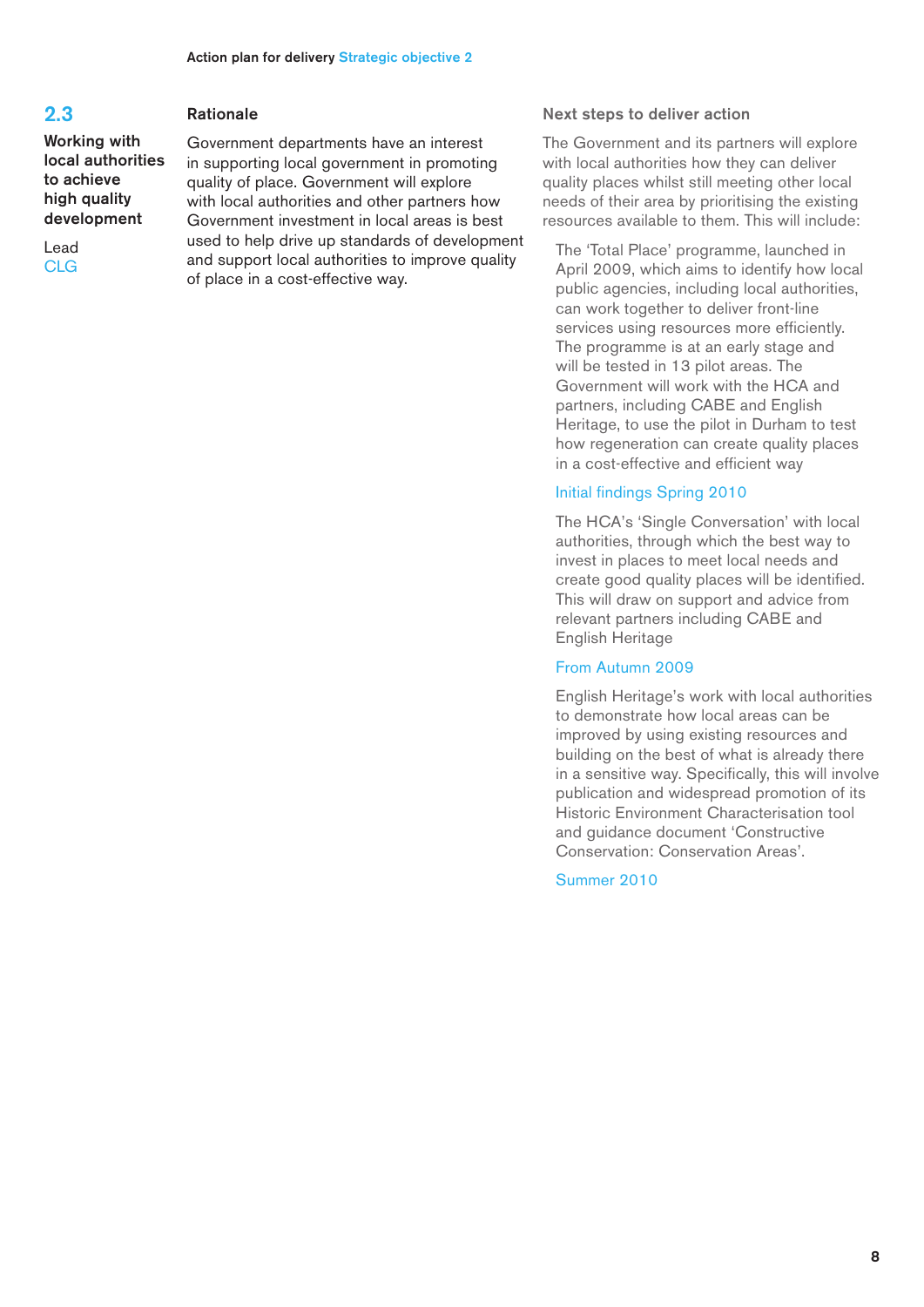#### **Improving support and training on quality of place for civic leaders**

Lead CLG

#### **Rationale**

To complement the diversity of skills, knowledge and experience that civic leaders bring to their role, it is vital that they are properly supported in learning about quality of place, its importance, and how it can be achieved. There is already a good range of training and support on offer, and many local authorities have appointed Design and/or Heritage champions. Government will ask the LGA to work with other bodies, including the HCA, CABE and English Heritage, to ensure that the offer for civic leaders is well coordinated, relevant, draws on a broad range of disciplines including planning, design, green skills and conservation, and is being consistently taken up.

#### **2.5**

**Establishing an award scheme for high quality places**

Lead CLG

#### **Rationale**

A number of award or accreditation schemes already exist, including the Blue Flag scheme for beaches and the Green Flag scheme for parks and open spaces. These have been shown to be very effective in encouraging investment in raising the quality of local environments. Government will explore with LGA and other bodies options for creating a similar scheme for built localities, linked to other relevant award schemes such as the new award and knowledge transfer scheme being developed jointly by the Government and the LGA to replace the Beacons Scheme.

#### **Next steps to deliver action**

The Government will ensure that civic leaders get the maximum support they need to be able to prioritise quality of place within their local strategies and frameworks and to deliver it effectively. It will be working with its partners, including the HCA Academy, LGA, English Heritage, IDeA and CABE on a comprehensive package of cross-sector leaders' programmes, focussing on delivering outcomes in localities, including quality places. This will include:

Ensuring that the current training offer for leaders reflects how they can and should prioritise quality of place in delivering outcomes for their areas, particularly through the decisions on Local Development Framework (LDF) policies and planning applications

Developing a 'leadership of place' programme that will explore how leaders can work together effectively and be best supported to deliver quality of place objectives as part of local outcomes.

#### From Autumn 2009

#### **Next steps to deliver action**

An awards scheme that recognises and rewards leaders' role in delivering high quality places has the potential to help motivate them to prioritise quality places.

The Government will explore ways in which the scope of existing awards schemes could be streamlined or widened to reflect this. This will include looking at ways of linking a quality of place theme to existing award schemes such as the new Local Innovation Awards scheme, the HCA Academy Awards and the Prime Minister's Better Public Building Awards.

#### By Spring 2010

It will also explore the scope, in future, to base an award on any new quality of place indicators that are developed.

#### From Spring/Summer 2010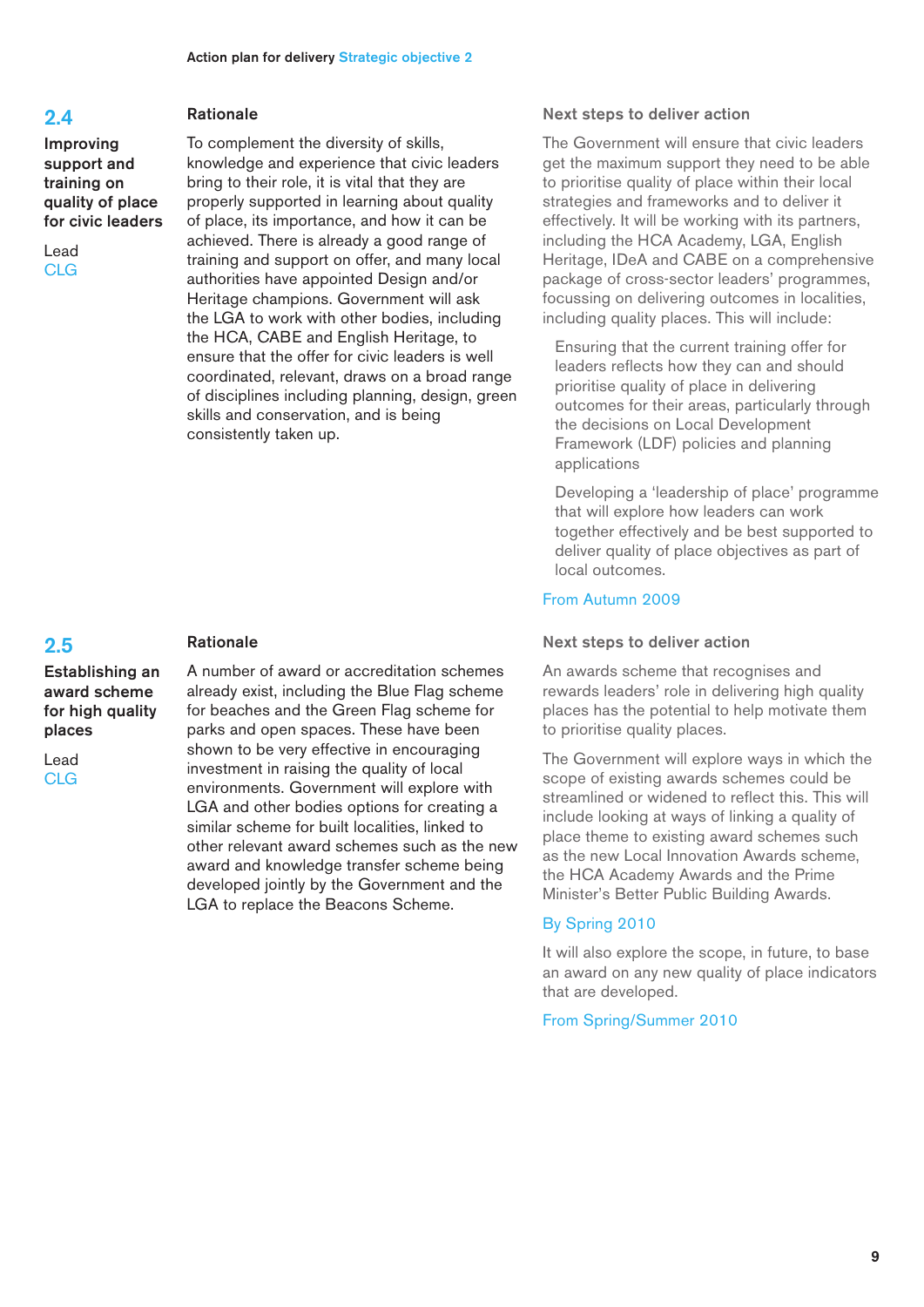## **Strategic objective 3**

Ensure relevant government policy, guidance and standards consistently promote quality of place and are user-friendly

#### **3.1**

#### **Rationale**

**Developing new planning policy on green space and green infrastructure**

Lead CLG/DEFRA

Existing planning guidance emphasises the important contribution that healthy functioning ecosystems make to a better quality of life and to people's sense of well-being (PPS9), and the vital functions that urban green spaces perform as areas for nature conservation and biodiversity and by acting as 'green lungs' (PPG17). Planning guidance also stresses the important role of urban green spaces, sports and recreational facilities in promoting healthy living, and in improving people's sense of well-being in the place they live (PPG17).

While this quidance remains valid, there is now a better understanding of the important role that green 'spaces' or 'infrastructure' will also need to play in response to climate change – including urban cooling and sustainable urban drainage. CLG will therefore work with other departments to revise and consolidate this guidance to provide a clearer message to local authorities about the vital and multifunctional roles of green infrastructure and what is expected of them in its provision.

#### **3.2**

## **Rationale**

**Developing new planning policy on the historic environment**

Lead CLG/DCMS Existing planning policy guidance already lays out the need for planning authorities to ensure that the historic environment is conserved and, where appropriate, enhanced (PPG15 and PPG16). It has little to say, however, about the benefits of viewing heritage as an asset that can attract investment, encourage regeneration or promote sustainability. CLG is therefore working with DCMS and English Heritage to develop a new planning policy statement which revises and refines existing planning policy. This will emphasise the positive contribution of heritage assets to local character and sense of place and the importance, wherever possible, of keeping them in viable uses that are consistent with their conservation.

#### **Next steps to deliver action**

It is important to ensure that future Government policy reflects the key role that high quality open space, green infrastructure and sports and recreation facilities can play in addressing climate change, delivering safe and attractive places in which to live and supporting the promotion of health and well-being. To achieve this, the Government will be:

Publishing new planning policy which will bring together the key messages from PPS7, PPS9 and PPG17. A draft planning policy statement will be published shortly for consultation

#### Consultation in Autumn 2009

Widely promoting and disseminating this new policy across the sector to ensure proactive take up.

Publication of new planning policy statement in Summer 2010

#### **Next steps to deliver action**

The Government has published and publicly consulted on a draft planning policy statement on the historic environment. This envisages a proportionate response to change, guiding planners to focus on how heritage can contribute to creating quality places. Once the new policy is introduced the Government will be promoting and disseminating it widely across the sector to ensure proactive take up.

Publication of new planning policy statement in Spring/Summer 2010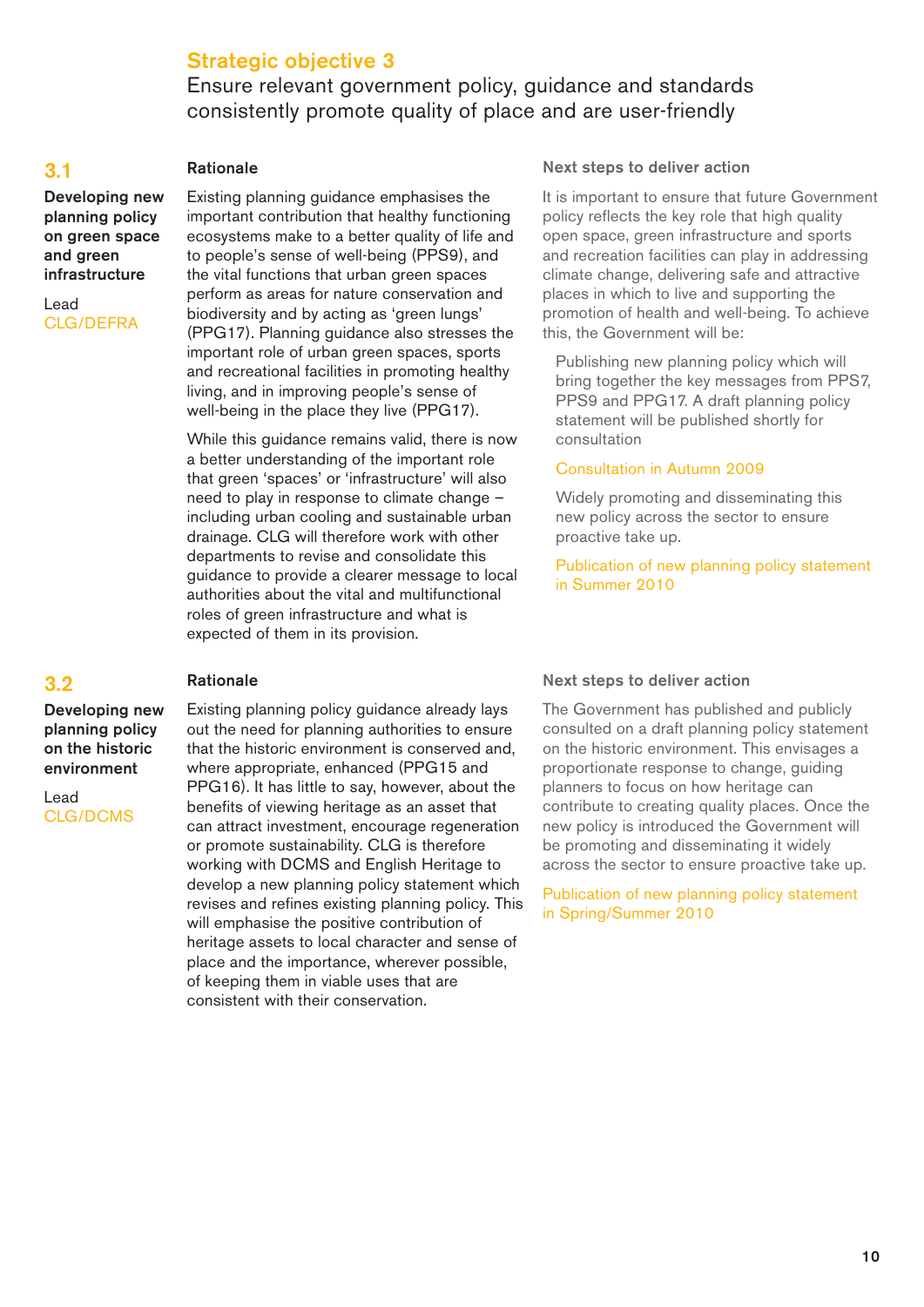#### **Extending the** *Manual for Streets*

Lead DfT

## **3.4**

**Developing an integrated set of standards for homes and neighbourhoods**

Lead **HCA** 

#### **Rationale**

The *Manual for Streets*, guidance on the design of lightly trafficked residential streets, put place-making on the agenda of those responsible for designing new residential streets. *Streets for All* and *Traffic Management and Streetscape*, published by English Heritage and CABE, and the Department for Transport respectively, showed how to improve existing local streetscapes. Further guidance is needed, however, on the design of the full range of streets and roads, including high streets and town and city centres, with the aim of improving standards of all highway design, and ensuring that our streets and roads are attractive, encourage cycling, walking and social interaction and serve all social groups. The Department for Transport will work with others including CLG, CABE, English Heritage and the Institution of Highways and Transportation to develop further guidance extending the principles in the Manual to other streets.

#### **Rationale**

The creation of the HCA, bringing together funding for social housing and urban regeneration, provides a good opportunity to strengthen and integrate guidance and standards in designing homes and neighbourhoods. The Government will ask the HCA to develop and promote a strengthened and integrated set of standards, incorporating and/or drawing on existing design principles, guidance and standards, including Building for Life, Secured by Design, Lifetime Homes and Neighbourhoods, CABE's *Principles of Inclusive Design* and the *Manual for Streets*. The new standards will cover not only the design of buildings but the wider public realm, with a particular emphasis on ensuring developments take an inclusive approach to accommodating the needs of all social groups. The HCA will also work with other government bodies to develop options for wider adoption of these standards as they become more firmly established.

#### **Next steps to deliver action**

To ensure that quality of place principles are reflected in the planning of all highways design, the Government is working with the Institution of Highways and Transportation (IHT) to:

Produce guidance extending the principles in *Manual for Streets* to other streets. A draft of this guidance will be peer reviewed by key stakeholders prior to publication

Promote and disseminate this new guidance widely to ensure it is effectively used and its messages understood.

Guidance to be published in Autumn 2010

#### **Next steps to deliver action**

The Government is working closely with the HCA to embed quality of place objectives into its Design and Sustainability Strategy and performance management framework. This will include:

Developing new harmonised quality standards, drawing on advice from partners including CABE and English Heritage, firstly for affordable housing to be introduced from 2011, and then over the rest of its programmes on a phased basis

Providing a user-friendly and consistent framework within which to deliver quality places. This will include publishing guidance to partners and stakeholders on how the standards should be applied in practice.

The Government will continue to encourage take up, through promotion and awareness raising, of existing relevant standards including CABE's Building for Life tool that can help local authorities, developers and others improve the quality of homes and neighbourhoods.

Consultation on standards in early 2010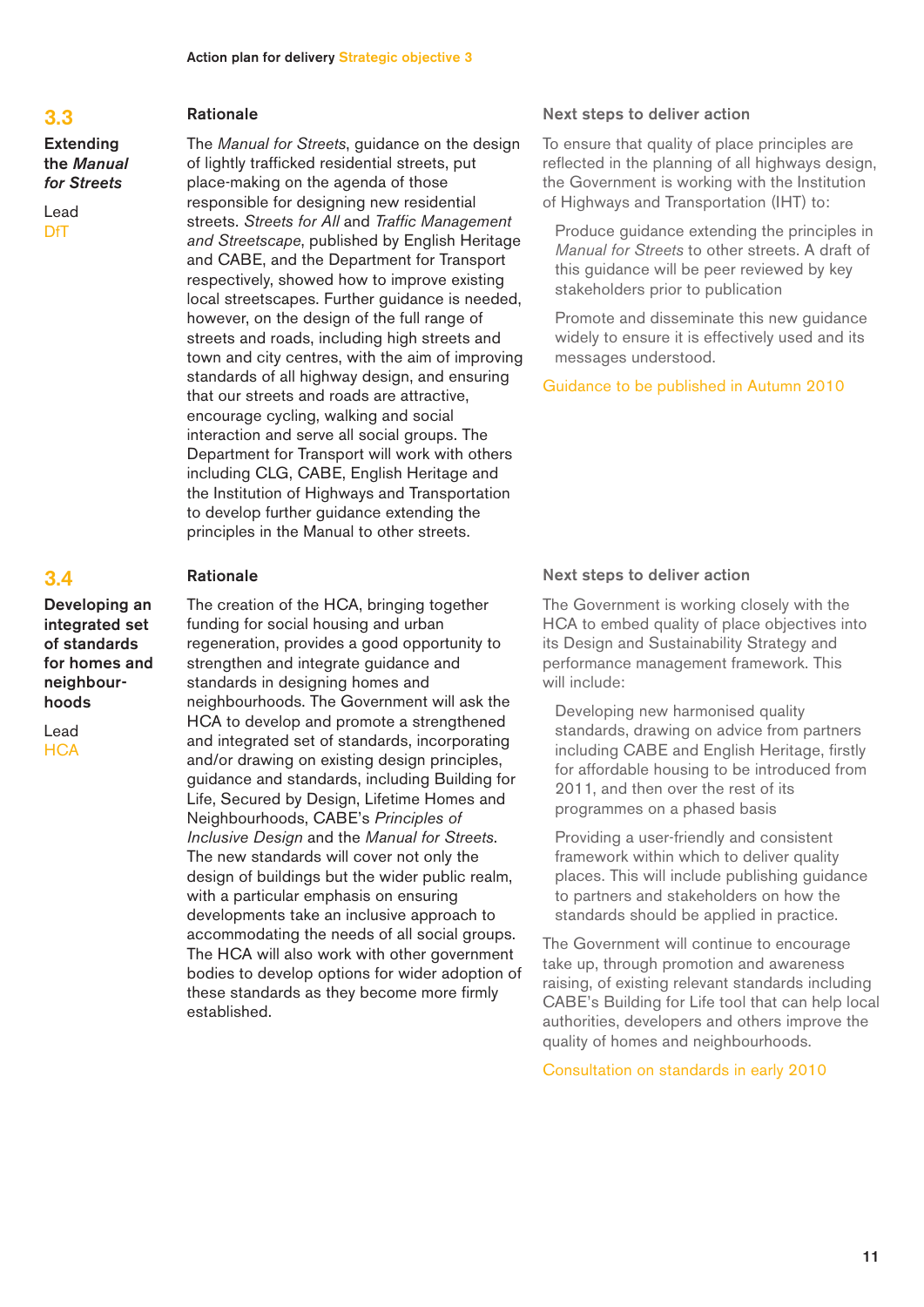## **Strategic objective 4** Put the public and community at the centre of place-shaping

#### **4.1**

**Encouraging public involvement in shaping the vision for their area and the design of individual schemes**

Lead CLG

#### **Rationale**

As announced in the *Communities in Control* White Paper, the Government will make funds available to support local authorities and third sector organisations in involving communities in shaping the vision for their local areas and individual developments. The Government will continue to work with relevant organisations such as LGA, Planning Aid, the Prince's Foundation and CABE to promote innovative techniques for engaging the public and wider communities in influencing development in their local area. English Heritage will also consult widely over the coming year to establish the kinds of historic places people think it is most important to celebrate and protect through statutory designation.

## **4.2**

**Ensuring the citizens and service users are engaged in the design and development of public buildings**

Lead DCMS/CABE

#### **Rationale**

The Building Schools for the Future programme has been very successful at engaging and involving its key users, including schoolchildren and schools staff, in early discussions about the design of new school buildings and facilities. Consequently, the new facilities have a range of innovative features. There are opportunities to promote this approach within other government-led building programmes. The Government will therefore consider how best to encourage this, for example by ensuring that an element of funding within capital programmes is reserved to enable the public and service users to be involved in the early design of public buildings.

#### **Next steps to deliver action**

The Government is supporting programmes that will strengthen citizens' and communities' influence over local decision-making which affects the quality of the place in which they live. This includes:

Working with the Network of Empowering Authorities and Regional Empowerment Partnerships to ensure that community groups have greater opportunities to shape the vision of their local communities to create places in which they want to live

Supporting local authorities in meeting the new 'Duty to Involve' which was introduced in April 2009 as part of the Local Government White Paper. This new duty encourages local authorities to establish practices, mechanisms and tools to engage local people in, amongst other things, agreeing priorities and influencing the quality of their localities

Supporting greater public influence in shaping the vision for local places, including their heritage, through use of the Government's £1.5m planning empowerment fund to support community-led planning and English Heritage's Strategic Designation programme to protect heritage assets.

#### From Autumn 2009

#### **Next steps to deliver action**

To ensure greater engagement in the design and development of public buildings the Government will set up a working group of Departments involved in capital procurement and other relevant partners such as CABE, English Heritage and Architecture and Built Environment Centres (ABECs), to:

Develop and test appropriate and proportionate methods for encouraging wider public engagement in the design and development of public buildings

If proved effective, the Government will roll these methods out more widely to apply to development of all public buildings.

#### Spring 2010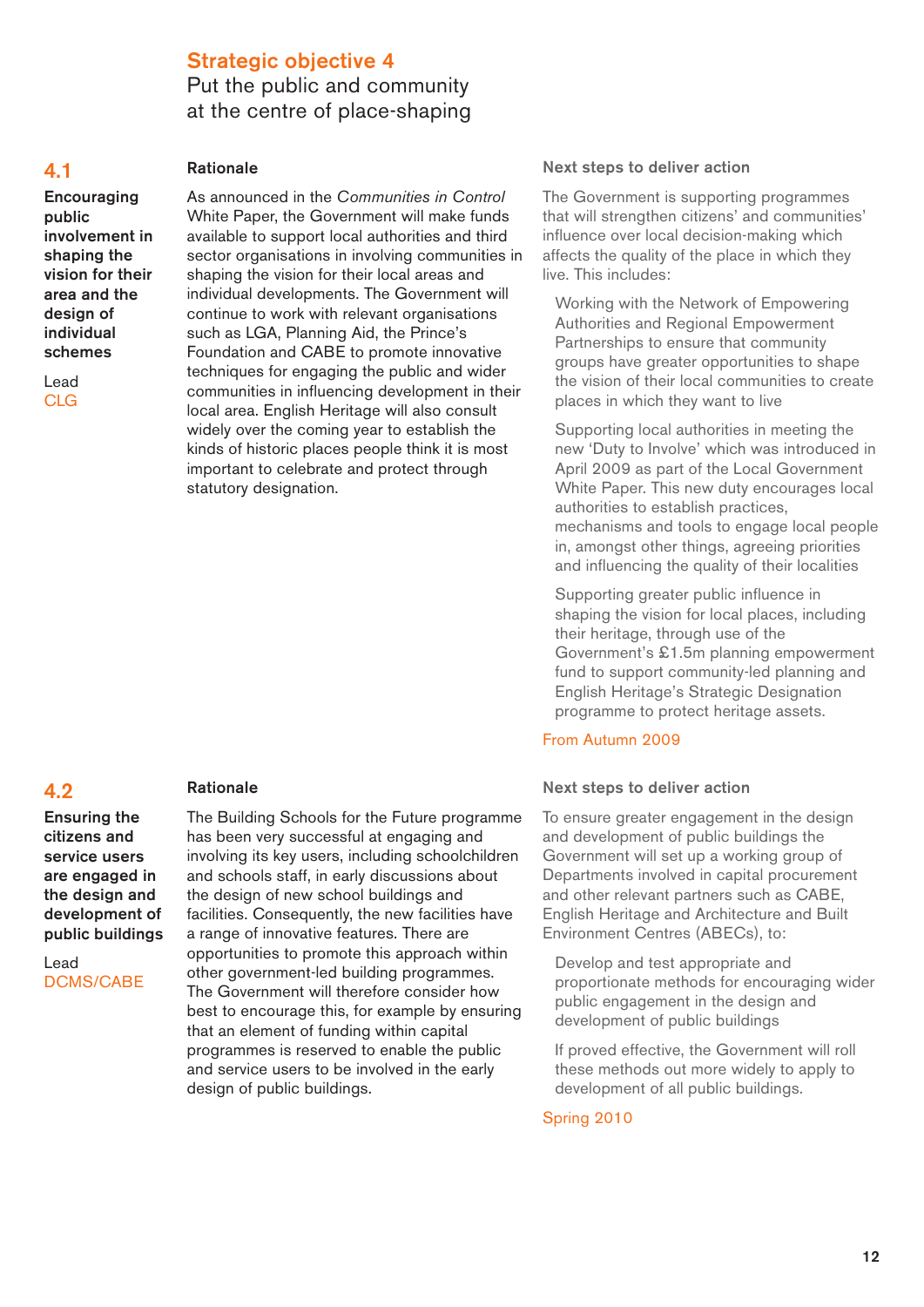**Encouraging community involvement in ownership and managing the upkeep of the public realm and community facilities**

Lead CLG

#### **Rationale**

The *Communities in Control* White Paper set out the Government's commitment to working towards the vision that 'in 2020, in every locality, a proportion of public assets will be in the ownership or management of sustainable and energetic community organisations'. As part of its drive to realise this vision, the Government will continue to promote (through the Advancing Assets for Communities and Community Builders programmes) community ownership and management of public realm and community facilities. The Government will also explore opportunities for building skills within communities so that they can take on these responsibilities with confidence. For example, we will promote the use of the £20m transformation fund to support the development of innovation in adult learning as set out in *The Learning Revolution* White Paper and by continuing to invest, through English Heritage, in developing the capacity of local groups to get involved in, and campaign for, improvements to their local heritage.

#### **Next steps to deliver action**

The Government will work with CABE, English Heritage and its partners to encourage communities to have greater influence over the quality of places through:

Enabling community groups to take ownership of assets that contribute to the quality of places through the 'Advancing Assets for Communities' Programme. This programme will look to ensure that the further 30 demonstration areas selected for Advancing Assets support in 2010/11 will enable greater community involvement in the management, design and upkeep of buildings and public space. An 'Asset Transfer Unit' has been set up to offer guidance, training and support to community groups to enable them to own and manage assets successfully

#### From Spring 2010

Supporting successful bidders for the Community Builders Fund to develop well designed and maintained buildings by providing funding and support to enable them to access relevant professional expertise. The investment from the Community Builders Fund has the potential to make a significant contribution to delivering quality of place objectives, for example, through refurbishing buildings and enhancing community facilities

Encouraging local authorities, through widespread promotion and guidance, to work with and support community groups in considering how to develop the skills that they need to get involved in community asset management and maintenance

Supporting community groups to improve and manage public spaces in a way that meets the needs of the whole community. This includes promoting the use of CABE's Spaceshaper tool along with supporting organisations, such as the Federation of City Farms and Community Gardens, to develop the skills and capacity of community groups who are interested in setting up community managed projects

Supporting communities through English Heritage's new approach to encouraging a stronger emphasis on public engagement with the local historic environment within its strategies. This will include guidance for local groups and societies to help them engage more constructively in the planning process and achieve greater influence over the way their historic environment is managed.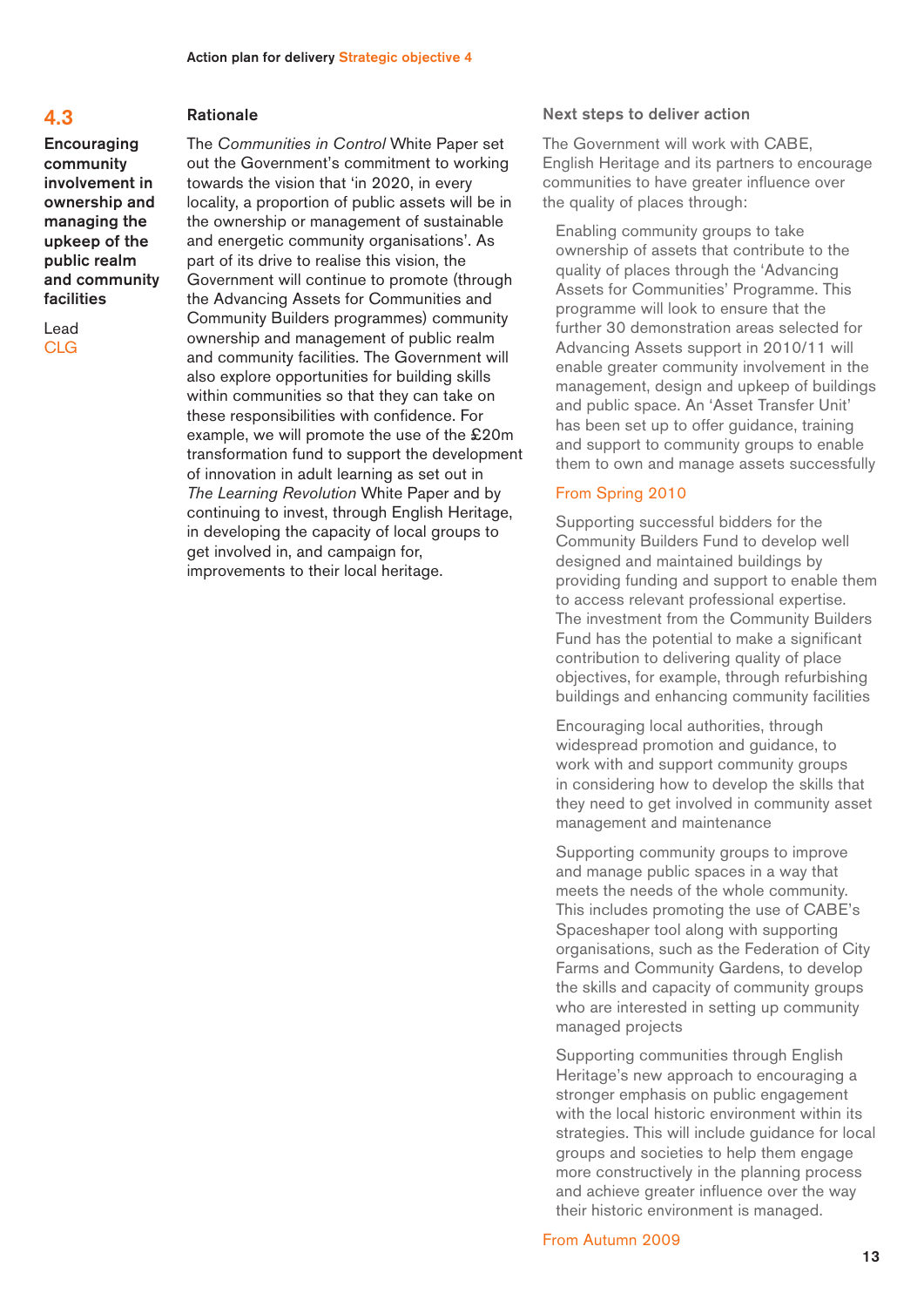**Promoting public engagement in creating new homes and neighbourhoods**

Lead **HCA** 

#### **Rationale**

It is important that as Government continues to fund development of new homes and neighbourhoods, the public are engaged in this process. The HCA will issue guidance on community engagement in the development process. Local communities will be consulted on and engaged in all HCA-funded development, in accordance with the approach laid down in the guidance.

#### **Next steps to deliver action**

To promote greater public engagement in the creation of new homes and neighbourhoods, the Government will work with the HCA to ensure effective community engagement in HCA projects and programmes. This includes:

Ensuring that community engagement principles are embedded within all HCA working practices as set out in its published approach to community engagement 'For People and Places'

#### From Autumn 2009

Updating the Community Engagement Toolkit, for HCA staff and partners, to include guidance on the most effective ways of involving and engaging local people in regeneration and new development of homes and neighbourhoods.

Toolkit completed during Summer 2010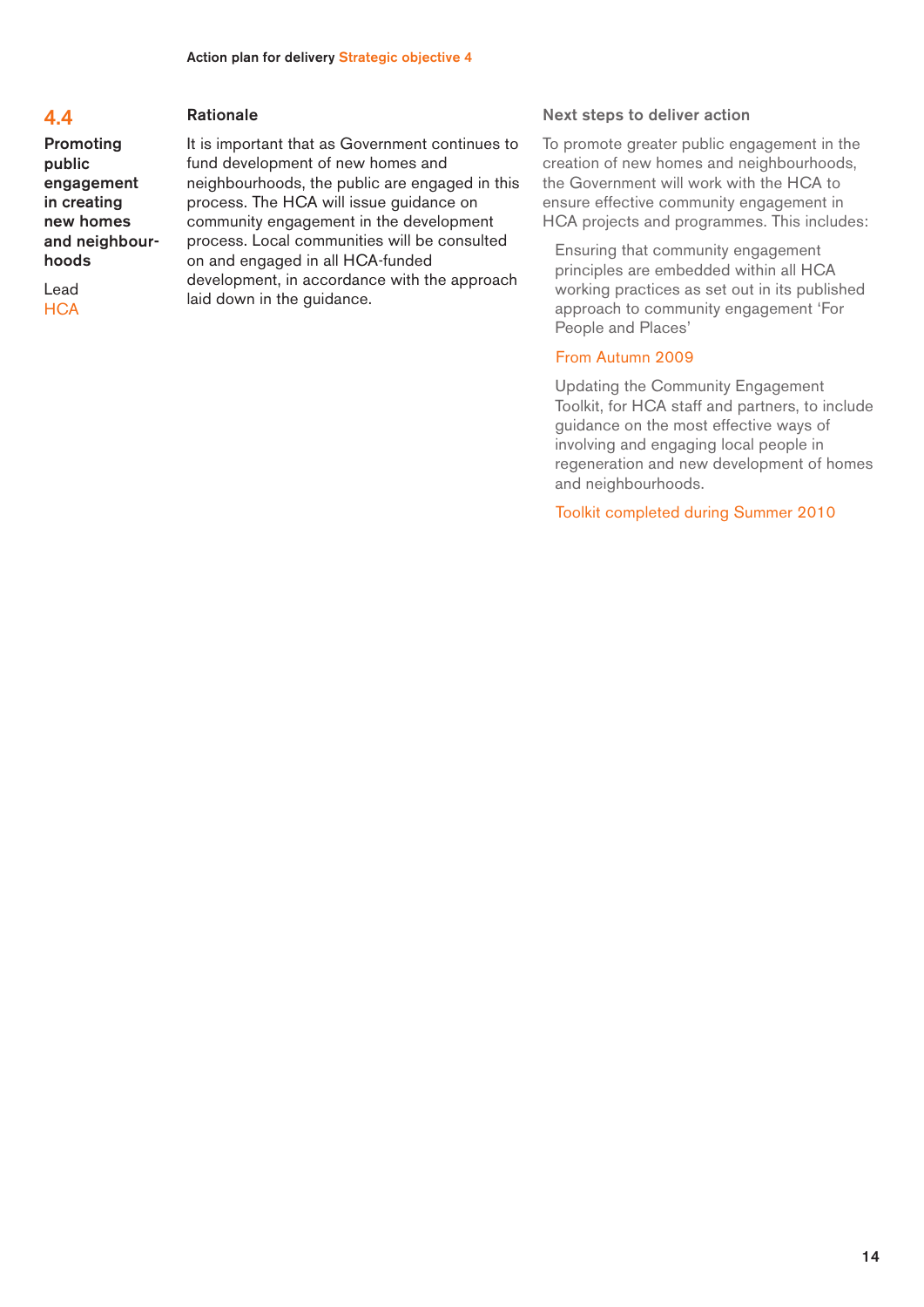## **Strategic objective 5**

The Government continues to invest

**Rationale**

## Ensure all development for which central government is directly responsible is built to high design and sustainability standards and promotes quality of place

#### **5.1**

**Applying a design threshold to all new public building programmes**

Lead CABE

significantly in new capital programmes to deliver, for example, schools, healthcare facilities and transport infrastructure. The Government is committed to ensuring that all the buildings delivered through these programmes are designed and built to the highest standards and improve the quality of life of their users and the local community. The DCSF, Partnerships for Schools and CABE have already worked together to ensure that all developments funded through the Building Schools for the Future capital programme will meet a demanding new minimum design standard or threshold before funding is released. Partnerships for Schools has also introduced rigorous Post Occupancy Evaluation for BSF schools to test user views of their new school environment. The Government will now work towards establishing and then applying a similar design threshold to all public building programmes, securing the best possible value from public expenditure on capital programmes. We will ask CABE to work with departments to develop an effective and proportionate way to set thresholds and measure performance against them.

#### **5.2 Rationale**

**construction** new standards.

Lead **HCA** 

**The** As action 3.4 lays out, the Government will **Government** ask the HCA to develop an integrated set **will ensure** of design quality standards for homes and **publicly funded** neighbourhoods. We will also ask the HCA to **homes** and **ensure** that the development that it funds meets **neighbour-** these standards. Government will also seek to **hoods meet** ensure that where it funds the development of **high standards** new homes and communities through other **of design and** routes that this development conforms to the

#### **Next steps to deliver action**

To ensure public building programmes are designed and built to the highest standards and improve the quality of life of their users and the local community, the Government will work with CABE and other partners to:

Lead a working group of Departments and agencies involved in capital procurement to develop and test the viability of appropriate ways to implement a design threshold across public building programmes and ensure the threshold is achieved.

#### Approaches developed and tested by Spring 2010

Where viable approaches are found, the Government will consider which public building programmes could effectively have design thresholds applied to them.

From Spring 2010

#### **Next steps to deliver action**

To ensure that publicly funded homes and neighbourhoods meet the new design quality standards, the Government will:

Work with the HCA to embed quality of place objectives into its Design and Sustainability Strategy and performance management framework

Ask the HCA to make maximum use of CABE and English Heritage's support and advice on schemes that it funds.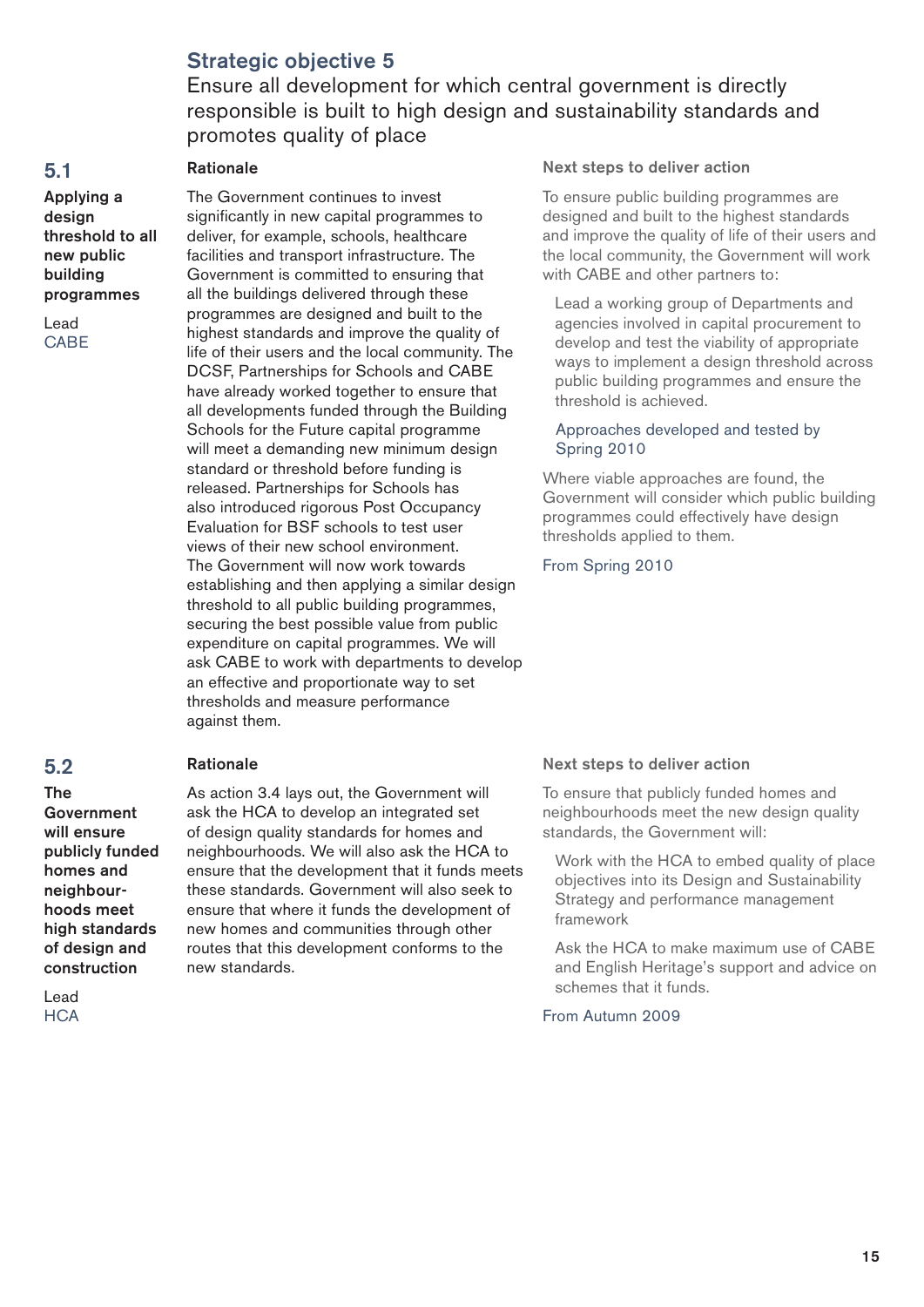**Attaching conditions to the disposal of public land to ensure high quality development**

Lead CLG

#### **5.4**

**Strengthening adherence to the Common Minimum Standards**

Lead CABE

#### **Rationale**

Government departments, local authorities and public agencies dispose of up to £6 billion worth of public land and buildings every year. It is already established policy that where public organisations dispose of public land to a private sector developer, who intends to use it to build homes, the public body disposing of the land should attach conditions to it ensuring that the development respects HCA quality standards. There is an opportunity to extend this policy to public sector land that is to be used for other types of development, beyond housing. The Government will explore the case for requiring public sector agencies to attach quality conditions to the disposal of public sector land for uses beyond housing, taking into account the evidence base, including the costs, benefits and impact.

#### **Rationale**

The Office for Government Commerce's (OGC) Common Minimum Standards, established by the Government in 2005, lay down mandatory standards for the procurement of buildings and spaces across central government, including departments, executive agencies and the non-departmental public bodies for which they are responsible. These standards are widely recognised as being exemplary, but they are not consistently adhered to. The Government will review how to strengthen adherence to these standards and look at options for extending their reach or promoting similar standards throughout the wider public sector.

#### **Next steps to deliver action**

In order to explore the case for requiring public sector agencies to attach quality conditions to the disposal of public sector land for uses beyond housing, the Government will:

Determine how effective existing policy has been in achieving high quality housing development on public sector land

Depending on the findings of this, either strengthen existing policy or explore the case for extending existing policy to cover wider uses on public sector land, including undertaking a robust cost-benefit analysis to determine impact.

#### From Autumn 2009

#### **Next steps to deliver action**

In order to ensure that the Common Minimum Standards (CMS) deliver in a consistent way the Government, through OGC, and in partnership with CABE will:

Carry out a review to consider how to strengthen adherence to these standards and extend their reach or promote similar standards throughout the wider public sector. This will include considering how the CMS guidance relates to local authorities

As part of this process, update the standards to reflect policy development since their publication in 2005.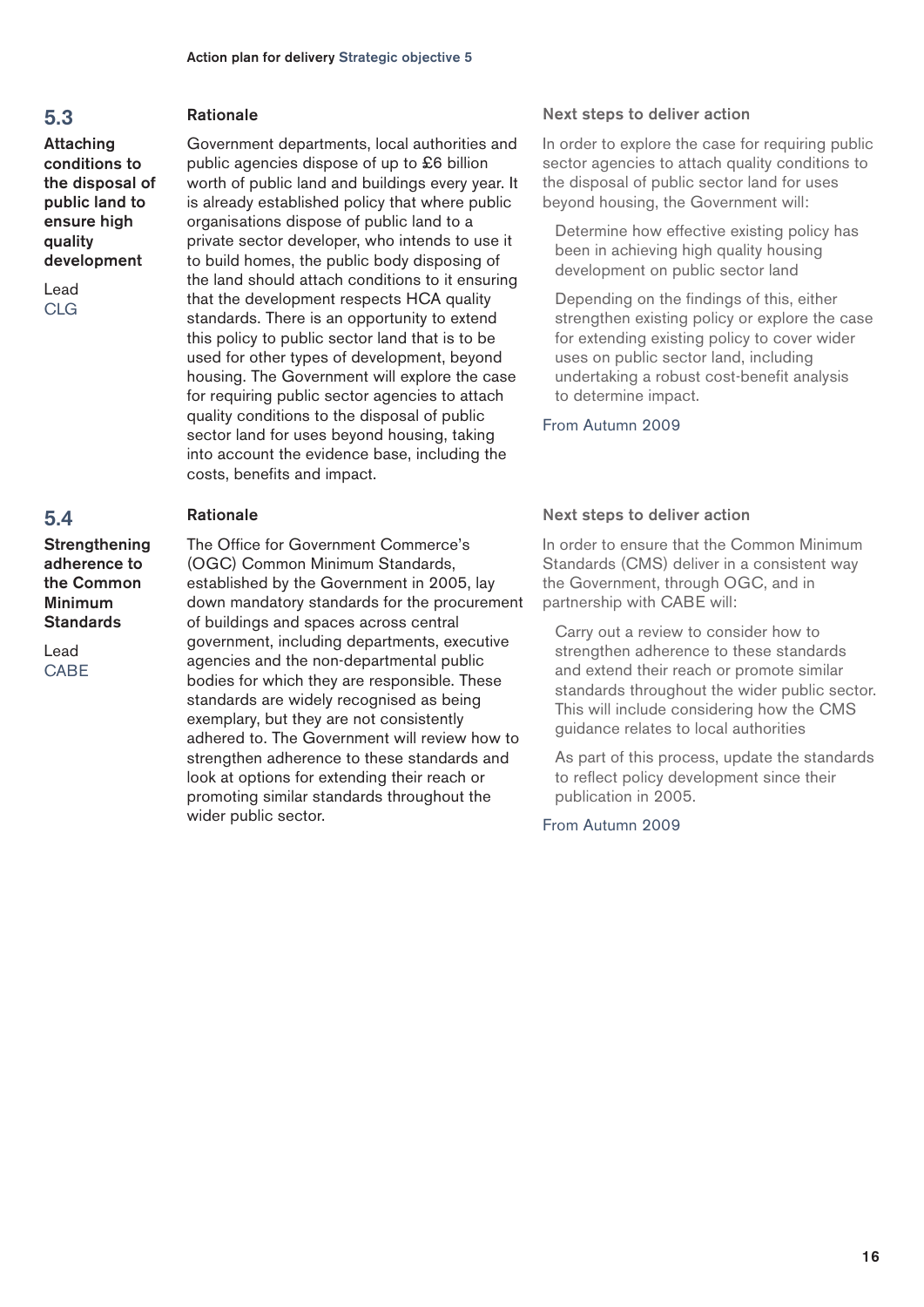**Updating and strengthening adherence to the Protocol for the Care of the Government Historic Estate**

Lead EH

## **5.6**

**Setting up or expanding public sector enabling teams to support firsttime and infrequent clients in capital programmes**

Lead CABE

#### **Rationale**

Just as it is important that new centrally funded public buildings are designed and built to the highest standards, so it is vital that centrally funded services continue to invest in their existing historic buildings and wider properties. Central government and its agencies own 1,100 listed buildings in England alone. In addition, Central Government has direct responsibility, as a landowner, for a significant part of our historic and natural environment. The Ministry of Defence, for instance, owns 174,500 hectares of land and over 610 scheduled monuments. The Forestry Commission owns 260,000 hectares and 650 scheduled monuments. In 2009 English Heritage will publish updated guidance for the care of the Government's historic estate, endorsed by DCMS and OGC.

#### **Rationale**

Construction is a complex process and being a good 'client' is essential to getting good results. Clients who don't regularly procure buildings benefit from advice and support from experts. The Government will therefore consider how enabling services can best be made available to support first-time and infrequent clients, for example by ensuring that an element of funding within capital programmes is reserved to fund an enabling team or through enabling support provided through CABE.

#### **Next steps to deliver action**

Following the recent publication of updated guidance for the care of the Government Historic Estate, English Heritage will work with Government to encourage the widespread adoption of the Protocol.

#### From Autumn 2009

#### **Next steps to deliver action**

Government, in partnership with CABE, will develop a Client Support Action Plan that identifies the sort of support that could be beneficial to public sector clients. This will include exploring the feasibility of putting additional enabling services in place and funding to deliver this. It will be achieved through:

Identifying client requirements across spending departments and agencies (including Lottery distributors)

Raising awareness about the enabling resources that are already available, particularly CABE's client guides.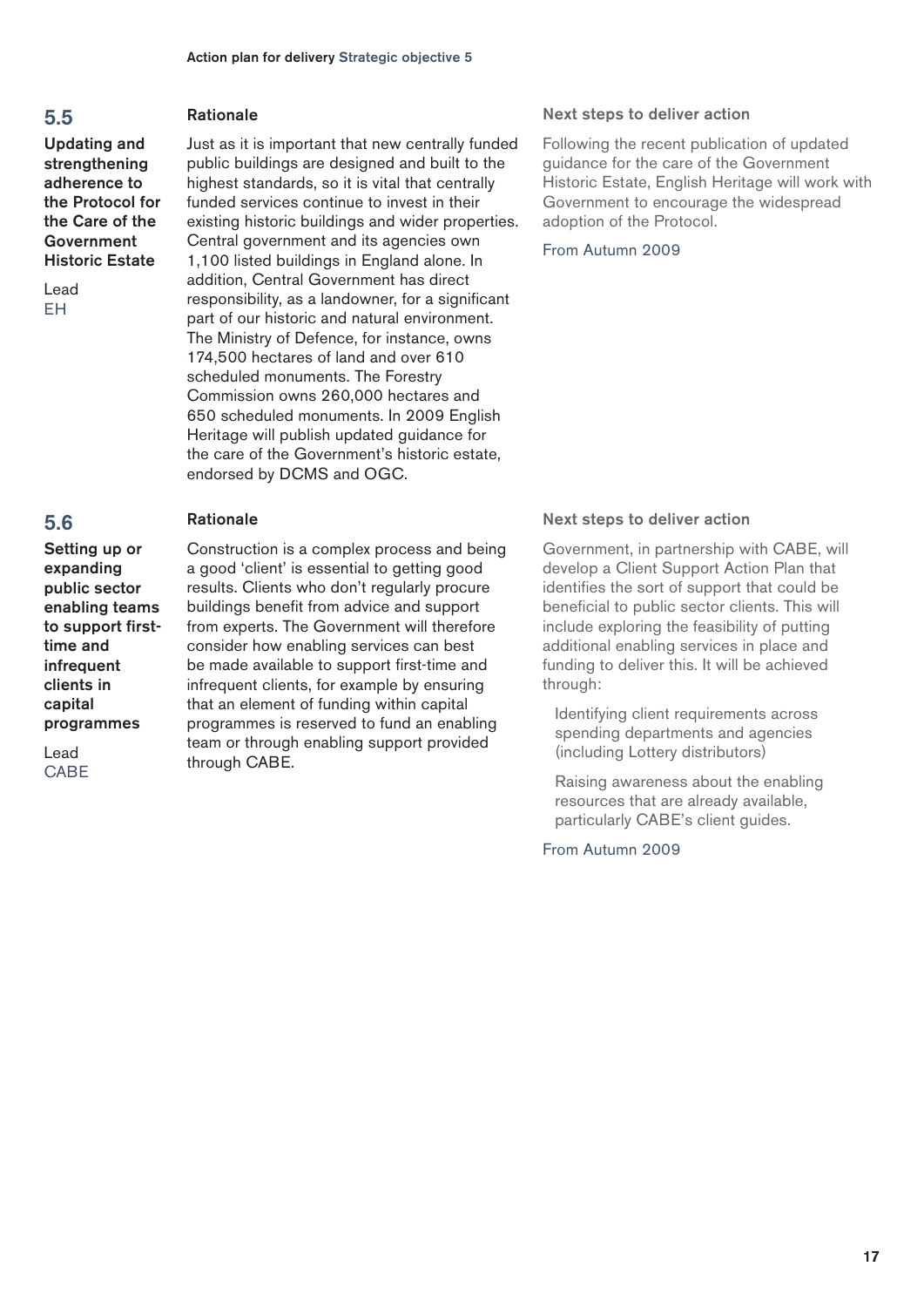## **Strategic objective 6** Encourage higher standards of market-led development

#### **6.1**

#### **Rationale**

**Encourage local authorities to set clear quality of place ambitions in their local planning framework**

Lead CLG

It is important that, as local authorities develop their local planning frameworks, they take the opportunity to set clear quality of place ambitions as required by existing policies eg PPS1 (Sustainable Development) and PPS3 (Housing) and relevant forthcoming planning policy. There are existing sources of support for local authorities in doing this – for example, that provided by CABE and the Planning Advisory Service (PAS). The Government will continue to support the provision of these services and facilitate the promotion and sharing of good practice arising from this work.

#### **Next steps to deliver action**

The Government will work with partners including CABE, English Heritage and PAS to ensure that there is a comprehensive programme of support for local authorities to embed quality of place in the planning system at the local level. This will include:

Adding guidance specifically on place-making and visioning to create quality places to the Government's Plan Making Manual

#### Spring 2010

Tailored workshops to help local authorities understand how design principles can be reflected in a clear spatial vision for the area and ensure that local development frameworks have robust policies within them to deliver quality of place. Lessons learnt from these workshops will be drawn together and widely shared

#### Workshops to continue into 2010

Training programmes for Planning Inspectors to ensure that they carry out robust checks on emerging LDFs to ensure a design ethos is embedded in plans

#### From Autumn 2009

Guidance and characterisation tools for local authorities to help them understand how best to use the historic environment when setting their quality of place ambitions in their local planning framework.

Guidance completed in early 2010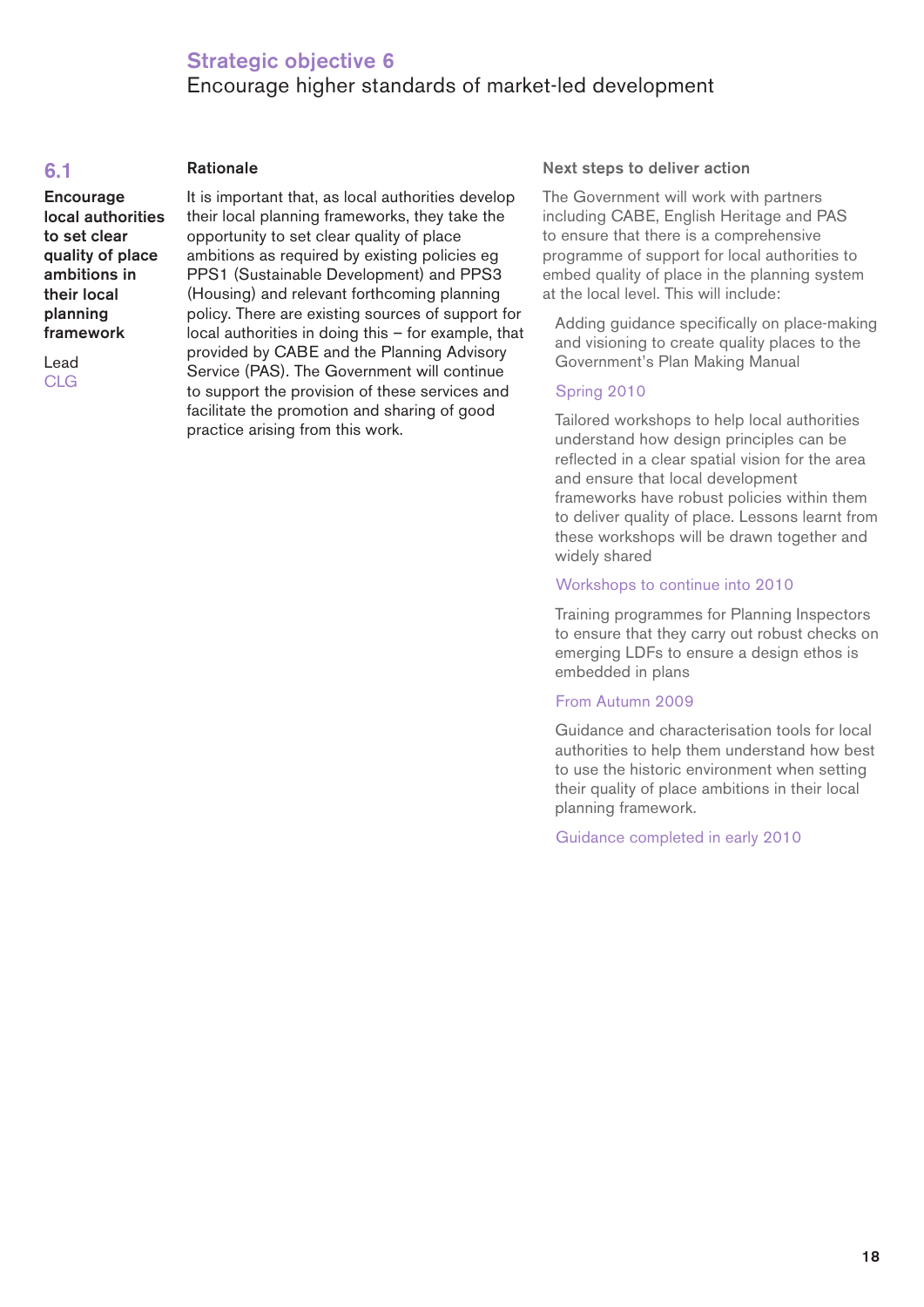**Encouraging stronger joint working early in the development process**

Lead CLG

#### **Rationale**

As identified by the recent Killian Pretty review of the planning application process, preapplication discussions between planning authorities and developers have many advantages – especially for major proposals. They can speed up the planning process, lessen the risk that a scheme will be denied planning permission and help deliver a better quality development.

The Government is already committed to encouraging the wider use of Planning Performance Agreements, and using a simpler approach where appropriate. The Government will ask the HCA's Advisory Team for Large Applications (ATLAS) to work with CABE, English Heritage and other bodies, to ensure that Planning Performance Agreements promote good design and quality of place, alongside other positive outcomes.

### **6.3**

**Developing and promoting the business case for investing in achieving quality of place**

Lead CLG/DCMS

#### **Rationale**

Many private sector developers already accept the business case for investing in good design and quality of place – as is shown by the quality of their developments. But this is not the case for all developers. The Government will explore with the development industry, CABE, HCA and others, how best to strengthen the business case for investing in quality of place – for example through developing and promoting a series of case studies.

#### **Next steps to deliver action**

The Government will be building on the recommendations of the Killian Pretty Review and working with partners such as CABE, English Heritage and ATLAS, on encouraging greater joint consideration of quality of place at an early stage in the development process, by:

Developing and consulting on new proposals for pre-application discussions which will include promoting early dialogue on quality of place, including, for housing schemes, drawing on use of Building for Life guidance and accredited assessors

#### Autumn 2009

Testing proposals for improving the take up of Planning Performance Agreements and ensuring that they promote quality of place

#### Spring 2010

Supporting English Heritage as it continues to strengthen its engagement in preapplication discussions. This will include promoting and sharing benefits and best practice.

#### From Autumn 2009

#### **Next steps to deliver action**

To demonstrate the economic benefits that high quality places can bring, Government will work with the HCA, CABE, English Heritage and the Heritage Lottery Fund on:

Research that will aim to demonstrate the links between quality and economic benefits

#### Spring/Summer 2010

Research demonstrating the significance of the historic environment to people's sense of place, including exploring both the social and economic benefits of investing in the historic environment.

Autumn 2010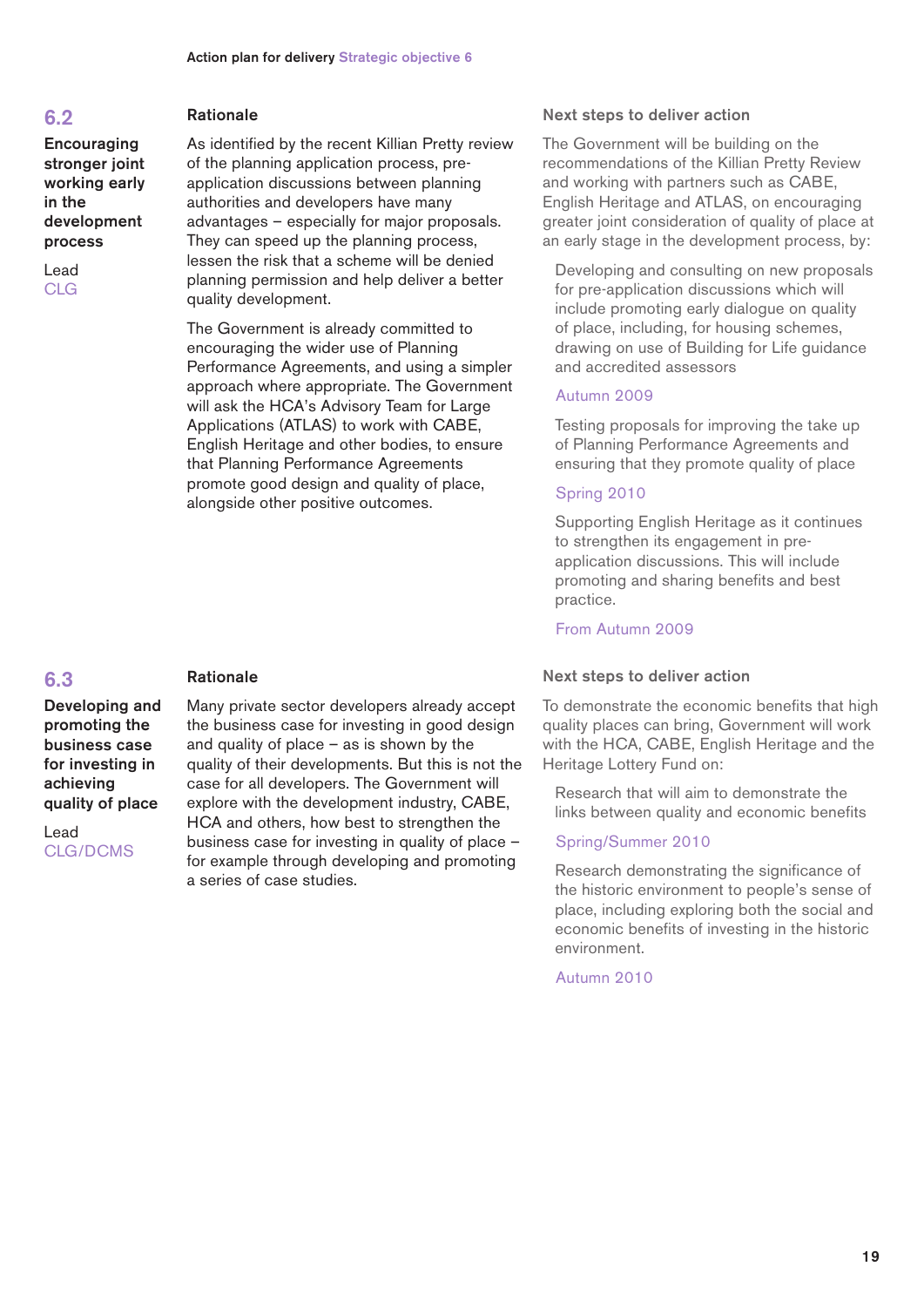## **Strategic objective 7**

Strengthen quality of place skills, knowledge and capacity

#### **7.1**

#### **Rationale**

**Strengthening advisory support on design quality for local authorities, the wider public sector and developers**

Lead CLG

There is a already an array of support services available at regional and sub-regional levels to help local authorities, developers and others improve design standards and improve quality of place. These services include regional design review – review of a development scheme by independent design experts – and enabling services: input from expert design and construction advisors into the design of a scheme. These services are currently supported and provided by a number of bodies including Regional Development Agencies (RDAs), CABE and Architecture and Built Environment Centres (ABECs), which also play an important role in engaging the public, including schoolchildren, in place-shaping. However, the full range of services is not available in all regions, and in the light of recent changes to the role of RDAs and the creation of the HCA, there is a need to ensure that good joined-up regional support continues to be available. The Government will work with RDAs, HCA, CABE, English Heritage and other bodies to further develop the business case for regional support, and where it is shown to be cost-effective, to sustain regional support for quality of place.

#### **Next steps to deliver action**

The Government will be working with CABE, HCA, ABECs and English Heritage to continue to strengthen the level of regional support so that there are the skills, knowledge and capacity to deliver quality of place. This includes:

Renewed support in the regions through the HCA's 'Single Conversation' to advise on and agree priorities and identify better ways of delivering through partnership working

#### From Autumn 2009

Continued support for the English Heritage/CABE Urban Panel which provides expert critical assessment and advice in the regions

#### From Autumn 2009

New guidance on how to operate design review panels at all levels

#### Autumn 2009

Evaluating, with partners, how the current regional offer can continue to be sustained and strengthened.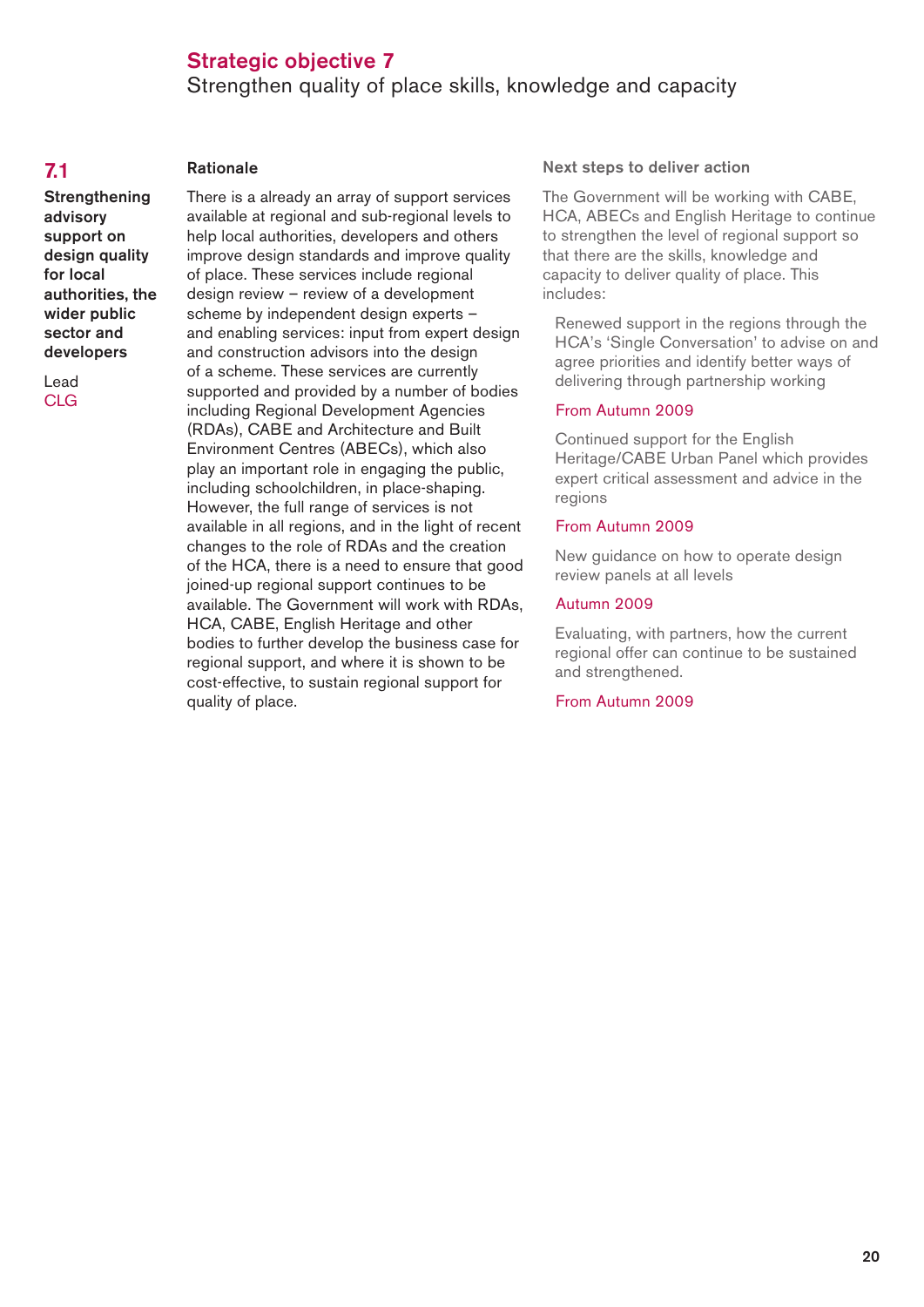**Encouraging local authorities to share planning, design, conservation and related expertise**

Lead CLG/BIS/CABE

#### **Rationale**

**Rationale**

Recognising that not all local authorities are able to develop in-house capacity, not least because not all areas are subject to the same development pressures at the same time, there is a strong case for encouraging and supporting a 'shared service' model of conservation, design and planning expertise. Making the most of the opportunities this could provide becomes more important, as local authority planning and environmental budgets come under pressure. The Government will therefore ask sector-led improvement bodies including the Improvement and Development Agency (IDeA) and the Regional Improvement and Efficiency Partnerships (RIEPS) to explore how best to encourage greater pooling of local planning, design and historic environment expertise.

## **7.3**

**Ensuring that councillors on planning committees have the skills and support they need**

Lead CLG/BIS/CABE Planning committees, made up of democratically elected local councillors, are a valuable part of our local democracy. Nevertheless, it is important to ensure that committee members have the support and the training they need, so that they can exercise good judgement on design and quality of place matters, particularly in the light of the new requirements to achieve good design and sustainable development that were introduced in the Planning Act 2008. Therefore Government will work with the LGA and other bodies to establish whether the current training and guidance that is available for planning committees sufficiently covers the quality of place aspects of planning and to develop additional support if necessary.

#### **Next steps to deliver action**

The Government will work with its partners, including CABE, English Heritage and the RIEPS, to maximise the value of the current skills, expertise and knowledge on quality of place that exists within local authorities. This will include:

Development of a 'shared services' model to enable local government to make the most efficient use of design expertise within local authorities

#### Spring 2010

Building on recent research into local authority staffing levels in order to consider additional new models for the future delivery of local authority historic environment services, potentially including the sharing of certain 'expert' services and joint working to maximise the impact of specialist staff

#### From Autumn 2009

Peer review programmes that share expertise and good practice amongst local authorities

#### From Autumn 2009

Promoting the more effective use of Historic Environment Records which are an important shared resource

#### Spring 2010

#### **Next steps to deliver action**

The Government will work with CABE, English Heritage, the HCA Academy, PAS and the IDeA to ensure that councillors are fully supported to deliver quality places, including:

Reviewing and, where necessary, refreshing and updating the training offer currently provided to councillors, including Heritage and Design Champions, to reflect the principles of *World Class Places*

#### From Autumn 2009

Improving guidance to councillors such as the forthcoming 'Councillors Companion' which will give guidance on how to take good decisions on ensuring quality of place.

#### Spring 2010